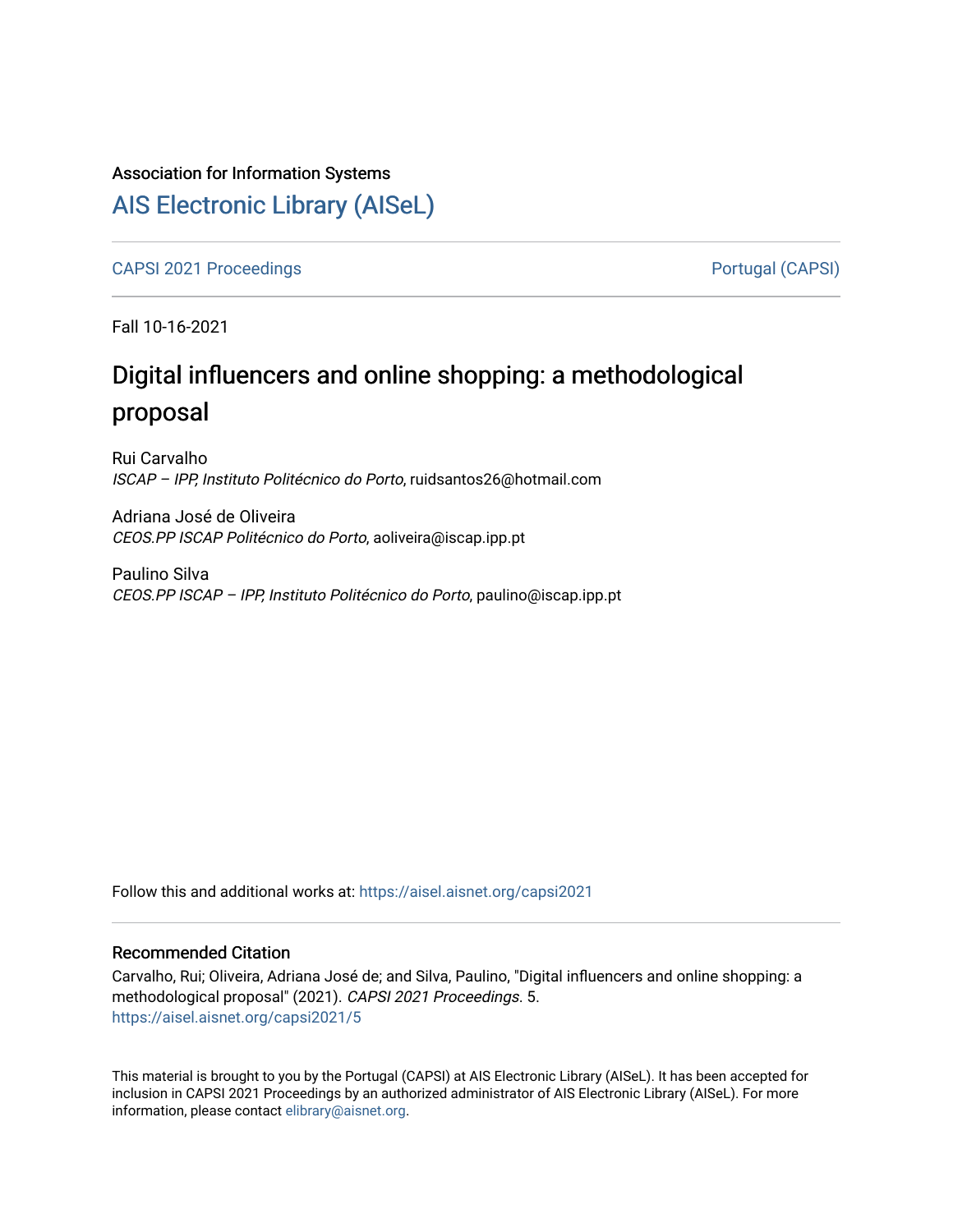# **Digital influencers and online shopping: a methodological proposal**

Rui Carvalho, ISCAP – IPP, Instituto Politécnico do Porto, Portugal, ruidsantos26@hotmail.com

Adriana Oliveira, CEOS.PP ISCAP – IPP, Instituto Politécnico do Porto, Portugal, aoliveira@iscap.ipp.pt

Paulino Silva, CEOS.PP ISCAP – IPP, Instituto Politécnico do Porto, Portugal, paulino@iscap.ipp.pt

# **Abstract**

Nowadays, with the constant development of the internet, individuals are increasingly taking an active part in the digital world: they view and share content and express their opinions. In social networks, online interaction is predominant. By sharing content, anonymous individuals gain visibility, reaching thousands of people and consequently gaining thousands of followers. These people are digital influencers. Through the content they publish on social networks, digital influencers are able to influence the purchase decision of their followers. In this article, we describe the methodological strategy that will be used to collect data to study the role of digital influencers in the online purchase decision of their followers. The research is quantitative in nature, and data will be collected through a questionnaire distributed on digital channels to the Portuguese population.

**Keywords:** Social Networks; Digital Influencers; User Generated Content; Online Purchase Intention

### **1. INTRODUCTION**

With the constant development of the internet, nowadays, its users have more easily the ability to communicate, express, search and share opinions with other users. According to We are Social (2021), there are currently about 4.72 billion internet users, and about 4.33 billion users use social networks worldwide. Since social networks play an important role in connecting their users, most of them claim they can no longer live without these resources (World Economic Forum 2020), brands can easily find their target audiences on these digital platforms.

According to Erlandsson et al. (2016), social networks play a crucial role in communication and society's relationships by providing their users with the ability to communicate with others and express their opinion on the internet. This context has allowed a number of people to gain visibility in the digital by taking on the designation of digital influencers. As customers are increasingly more informed and less influenced by traditional advertisements, brands see digital influencers as a success factor for their businesses, with their followers viewing influencers as people similar to themselves; therefore, customers tend to place more trust and value in digital influencers' recommendations (Djafarova e Rushworth 2017).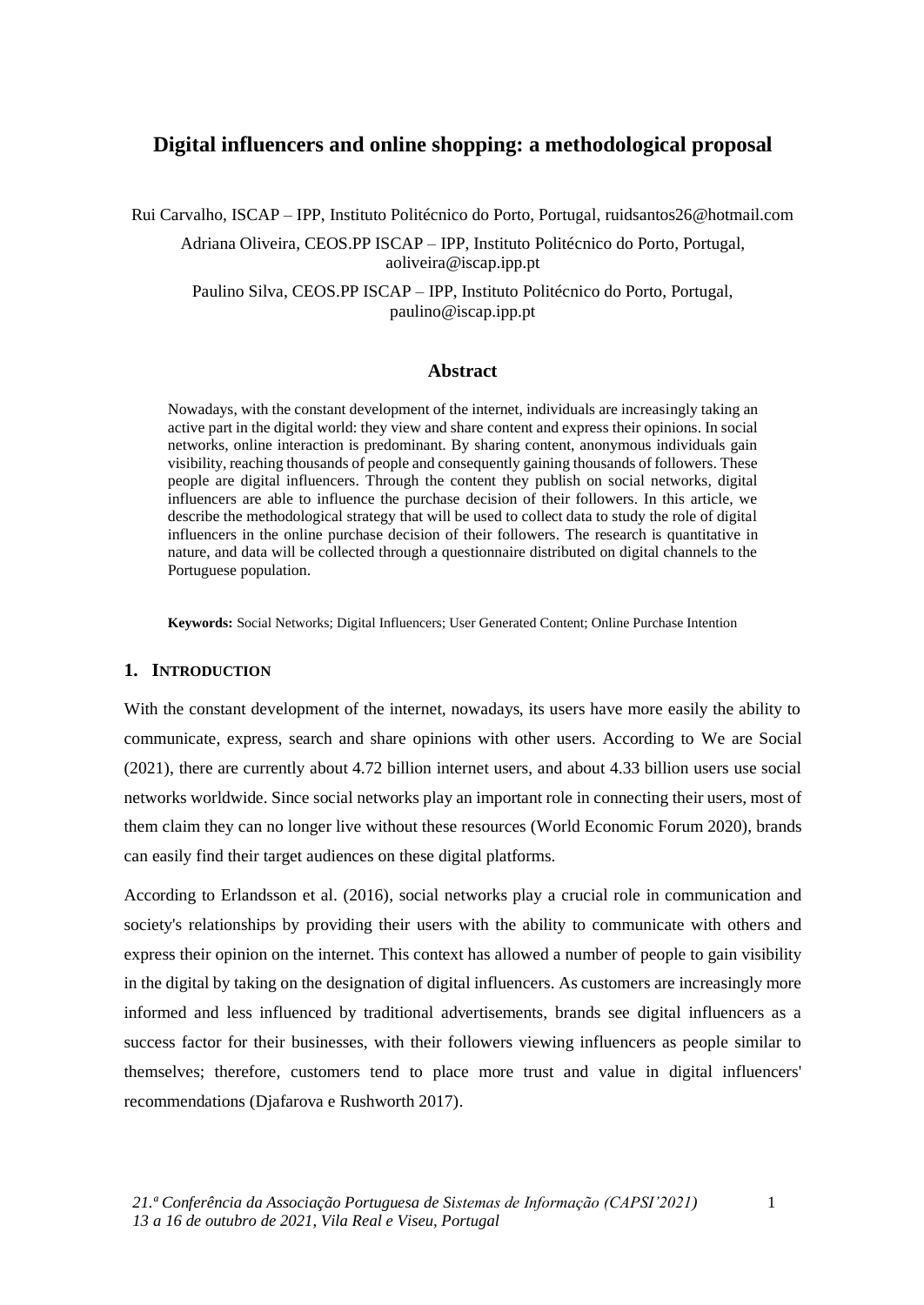In this case, followers tend to place more trust in digital influencers and admit that they seek information of products or services through reviews made by digital influencers that are trusted by them, and this is a method that contributes to make a purchase decision (Khwaja et al. 2020). Sudha & Sheena (2017) refer that when a digital influencer makes a post in order to evaluate a product or service, this evaluation is seen by their followers as a source of credible information that contributes to decision making.

According to Djafarova & Rushworth (2017), digital influencers are very influential and their followers tend to see them with more credibility. On the other hand, the quality of information and the ability to be interactive with their audience may represent other factors that make these digital influencers more credible and noteworthy (Islam e Rahman 2017).

Regarding the purchase, with the growth of social networks, users are more informed and concerned to obtain information about the product before making the purchase (Husnain e Toor 2017); and in this context, the followers identify the digital influencers as trustworthy people, capable of helping to make a purchase decision - this scenario is able to influence the purchase intention (Djafarova e Rushworth 2017). Thus, the purpose of this article is to present the methodological proposal that will be followed to collect data to study the role of digital influencers in the online purchase decisionmaking of their followers. The research is quantitative in nature, and data will be collected through a questionnaire.

#### **2. LITERATURE REVIEW**

#### *2.1. Digital Communication*

With the great evolution provided by the internet, communication also started to gain stage in the digital environment. Thus, digital communication results from the digitalization of the information media. Currently, this type of communication is essential and indispensable, since it allows to create a direct relationship with its followers, thus increasing the interaction and, consequently, the visibility of the business through the shared content, reaching more easily its desired target audience (Khan 2017).

Lendrevie et al. (2015) explain that digital communication is communication that takes place in an online environment and covers all forms of communication that are carried out with the help of the internet, namely through the website, blogs, social networks, emails, e-newsletters, among others. In fact, with the emergence of web 2.0, there was the possibility of a multidirectional communication, where the internet users began to interact directly with the content presented and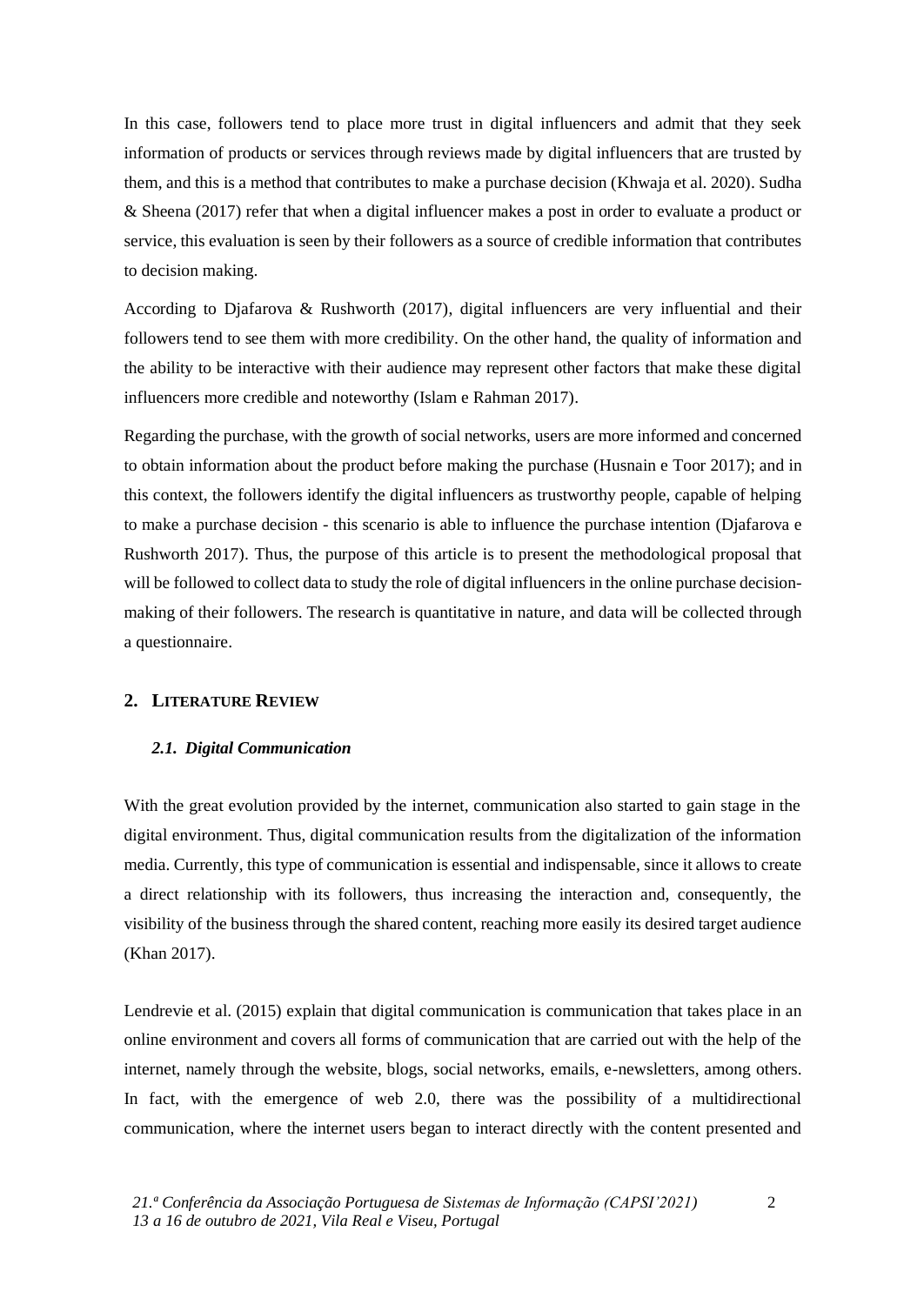where they contribute, in the same way, to the construction of the information that circulates on the internet (Lendrevie et al. 2015).

Digital communication also saw in social media, as will be discussed in the next topic, a great opportunity to make all kinds of content reach their followers more easily. And, with social media, communication gains new formats, no longer being presented only through written text for reading, as it was commonly presented through more traditional media, and began to be presented also through images, videos and audio, through, for example, Facebook, Instagram, Twitter (Andersen 2007; Lendrevie et al. 2015). Here, digital communication reaches enormous proportions, having the ability to make content viral, enabling content to expand its visibility quickly and instantaneously, accompanied by digital media (Marques 2020).

#### *2.2. Social Networks*

The internet has facilitated online contact between people, with social media being a prime example of the central role digital communication plays in individuals' lives and being increasingly used by individuals. However, web 2.0 has been crucia in the face of making information available to anyone, which is always available, enabling questioners to contribute more information (Solanki e Dongaonkar 2016). In this context, it is important to distinguish the terms social media and social networks, as they have different meanings.

Marques (2020) explains the differences between the two concepts by revealing that social networks are people-centric, while social media focuses on the content created. In other words, social networking is a service where users can find and add their friends to their network of contacts and can also send messages and update their personal profiles.

Currently there are about 4.33 billion users in social networks around the world (We are Social 2021). These networks play an important role in connecting their users and there are several that are at your disposal.

Today, the role of social networks assumes a function of social interaction, where individuals seek information, news and entertainment (Khan 2017). In addition to highlighting information about the activities and interests of its user, which allows individuals to socialize virtually (Heinonen 2011). These have the power to make information viral and to disseminate it quickly. When contextualising the period currently experienced, in the face of the COVID-19 virus, Depoux et al (2020) claim that the panic set in these digital media spread faster than the spread of the COVID-19 virus itself. Forbes.com shared that on February 28, 2020, 6.7 million people had mentioned the coronavirus on their social media. Less than two weeks later, by March 11, they had mentioned about 20 million subjects (Wiederhold 2020). Thus, we can see that social networks effectively have a viral impact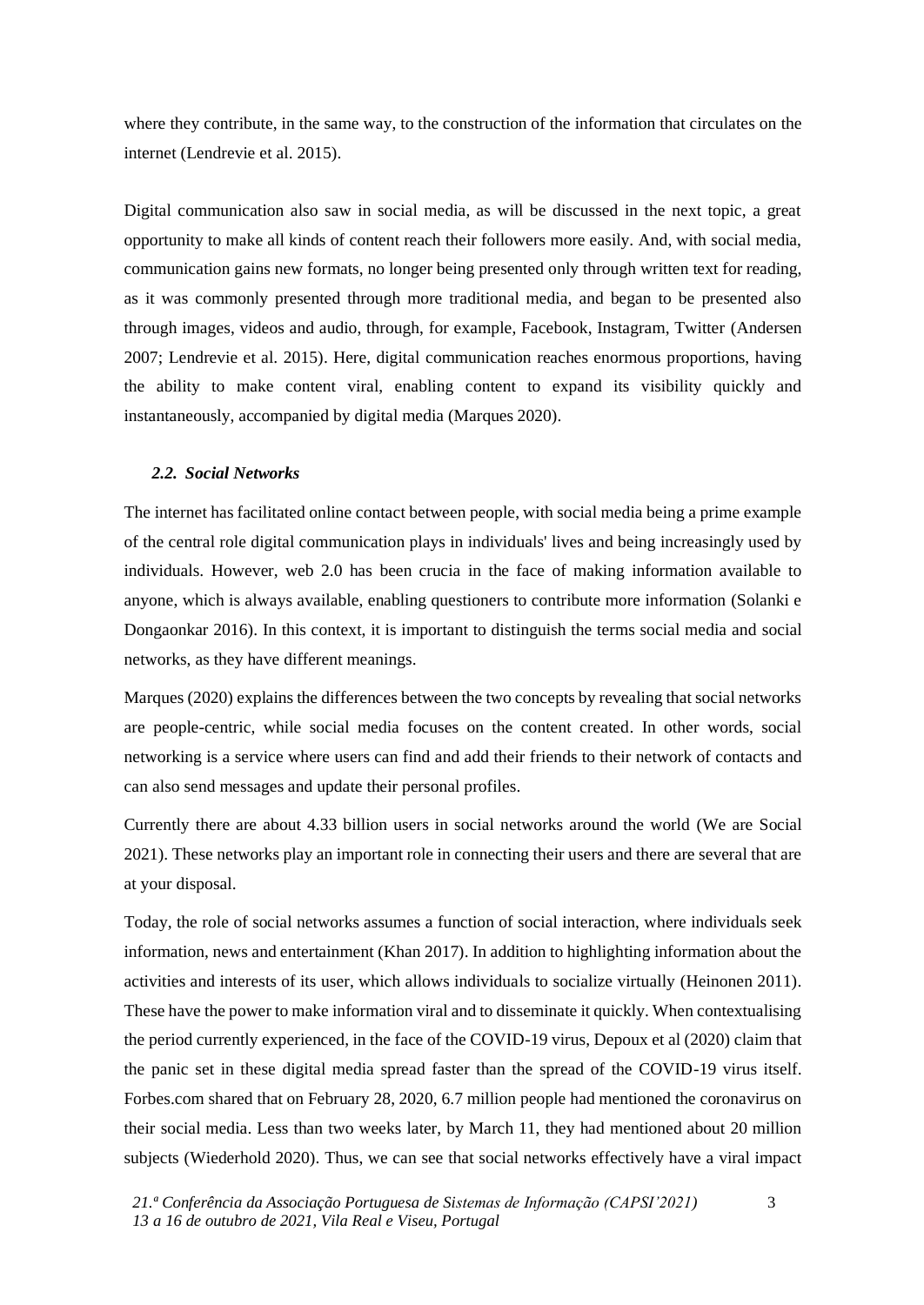on information sharing. As such, they play an important role in connecting their users. According to Baruah (2012) There are several Social Media formats, such as internet Forums, Blogs, Wikis, Podcasts, which can be found on Facebook, Twitter, Instagram, Reddit, among others. In addition to social media being seen as a promising advertising vehicle, brands can present themselves, communicate, influence and maintain a strong position in the face of competition.

In short, social networks provide the ability for people to share and interact with the most diverse content online and, at the same time, are a source of information regarding the activities and likings of their users (Heinonen, 2011). The accessibility to these platforms is high, being possible to make mobile connections to the Internet through the various devices, allowing this connection anytime and anywhere (Zhang et al., 2017). In other words, with the evolution of technologies and essentially from the second generation of the web, individuals became able to create their own content and share it on their social networks. This user-generated content (UGC) has been gaining more and more adhesion and relevance on the internet, as well as brands. Thus, UGC is characterised by the way the consumer produces, designs, publishes and edits content in the media (Heinonen, 2011). This perspective allows us to state that the internet is being filled with content produced by its own users and the tendency is for the number of users producing their own content to grow (Shcherbina 2017). Khan (2017) reinforces that UGC is produced by a multitude of users and not by a limited number of content producers; being, increasingly, made available through social networks and thus becoming a great ally to UGC. In this way, social networks assume a fundamental role in presenting content that is created and shared by its users, becoming available to everyone (Kaplan e Haenlein 2010). When this type of content is presented in the form of comments, Khan (2017) explains that this can further encourage interaction and discussion between users and heighten the credibility of the information.

In this context, it can be said that the great advantage of UGC is the reformulation of information, since currently, this information is created by a multitude of users. A contrary thought to what happened, according to the literature review of Web 1.0, where only the media producers were fully responsible for producing and making the content available to others (Khan 2017).

That said, a brief approach to the concept of a digital influencer follows.

#### *2.3. Digital Influencers*

Influence is an act or effect that a person or thing exerts on others (Porto Editora 2003). In this way, Influence is powerful at the business level, as you can manage to persuade your customers to purchase the products and services they want. Aware of the evolutions that online markets have been undergoing, brands see digital influencers as way to promote their brands.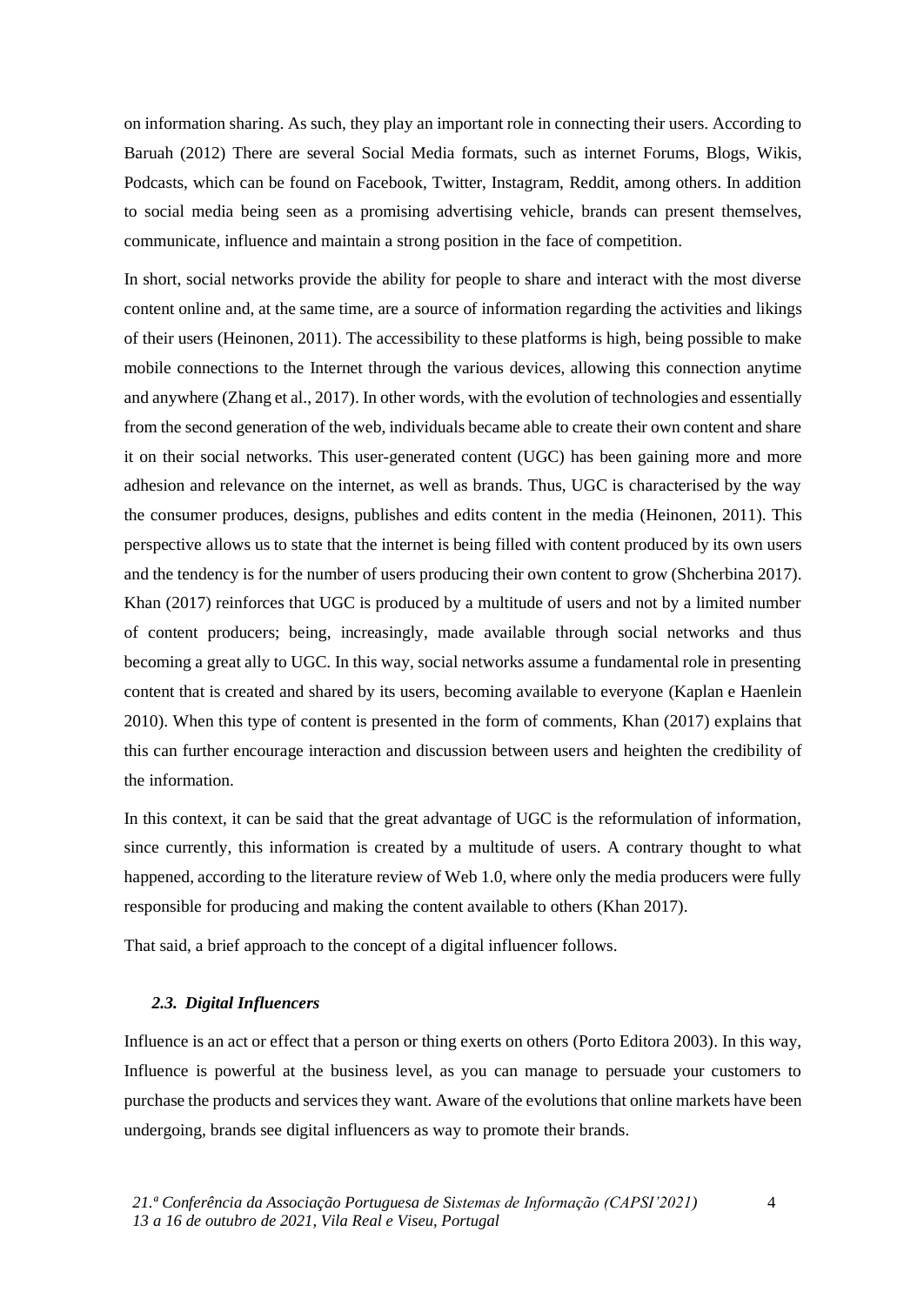In the design of Lampeitl & Åberg (2017), a digital influencer is an individual who impacts their online audience through the communication of digital content they produce, influencing the behaviours, opinions and values of followers. Glucksman (2017) adds that the influence is done through the social networks of the digital influencers themselves. In the conception of Gashi (2017), Influencers have the ability to adapt or change decisions, thoughts and actions as a result of the interaction made with their followers. In fact, these entities have a great impact on the existing interaction with others, since the people who follow these individuals only do so because they are interested in the content they publish (Ghidotti 2017). Segarra-Saavedra & Hidalgo-Marí (2018) add that digital influencers are regarded as experts on a particular subject, who publish content that is read by thousands of followers and who generate a community around them with high acceptance and interaction rates. Almeida et al (2018) defines them as virtual opinion formers who represent an alternative for companies that rely on the community gathered around these profiles as a target audience for dissemination.

Digital influencers often receive offers from companies to produce sponsored content that will be viewed by followers of the influencer's network (Almeida et al. 2018). In other words, once influencers monetize their content is through advertising publication, where they promote the brands' products and services, thus making their followers aware of them so that, later on, they may purchase them; that is, influencers receive the brands' products and then make publications referring to those products, drawing the attention of their audience. In these scenarios, the ideal is to convey a sense of trust that will have an impact on the customers' decision making (Forbes 2016).

The communication process that brands choose to involve digital influencers making their products and services well-known and recognizable. It is useful for brands that seek to expand their target audience and turn them into loyal customers, to join forces with digital influencers, since they have influence over their followers and, in this way, can contribute to the increase of the brand's reach and sales (Sudha e Sheena 2017). According to Keller & Fay (2016), digital influencers are common consumers, but they are more likely to influence their followers purchase intent. In the design of Almeida et al. (2018), digital influencers have the ability to deliver messages to a wider audience; therefore, brands increase their visibility by sponsoring digital influencers. From the point of view of brands, digital influencers can have an impact on the awareness, appeal and dedication of their followers. Here, the digital influencers by sharing the information with their followers, they increase their presence on brands social networks, and the brand increase sales, that would not otherwise have happened (Lopez 2017). To do this, it is very important to choose the most suitable influencers according to their needs (Forbes 2016).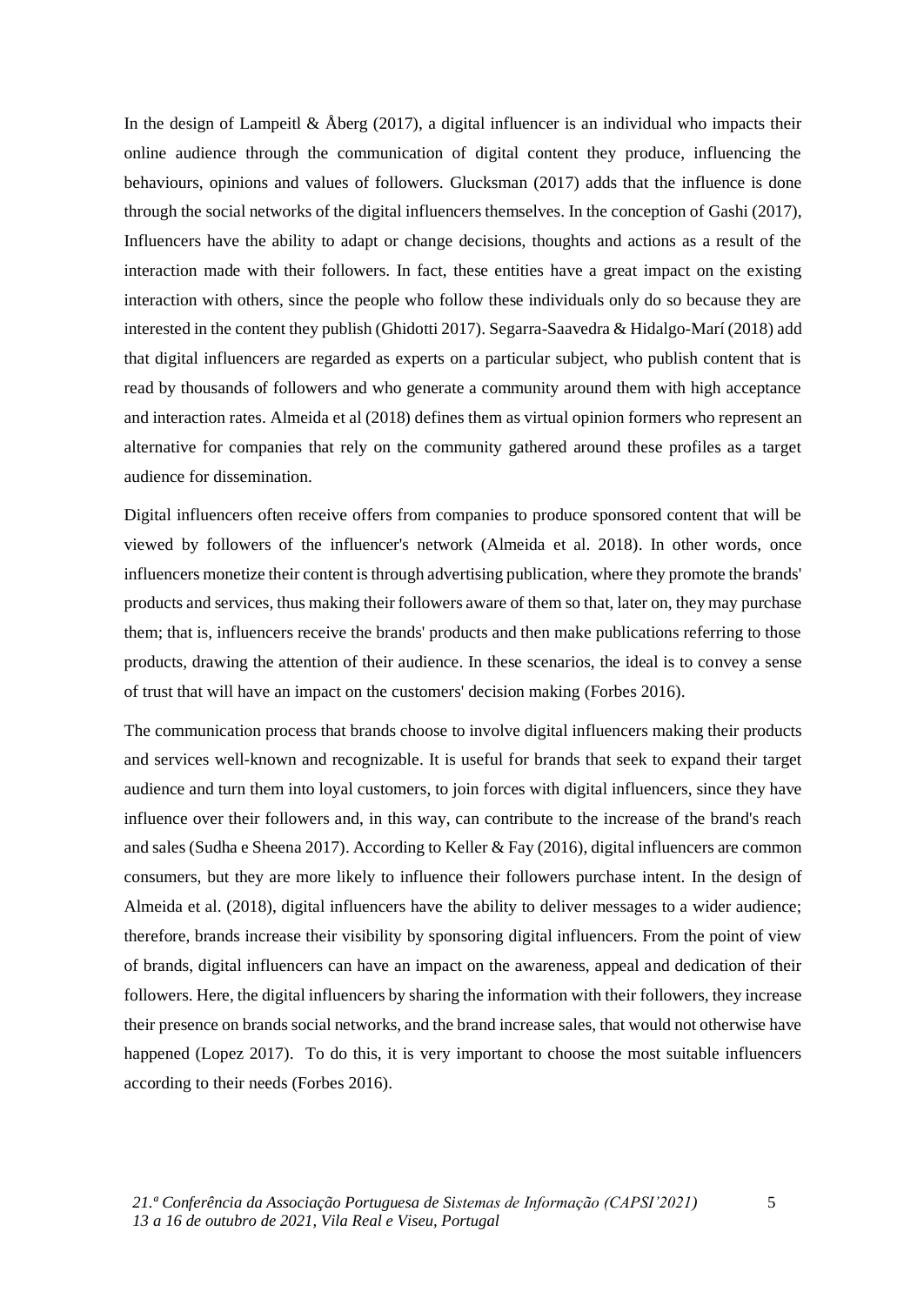#### *2.4. e-Commerce*

The advancement of technology has given rise to numerous benefits and conveniences for its users, with online commerce becoming a great opportunity for companies to move their traditional business online, and online shopping has become widely accepted as a way to purchase products and services. And to understand the concept of e-Commerce, or e-Commerce as it is more commonly known, it is important to understand the distinction between the concept of e-Commerce from e-Business.

According to Bieńkowska & Sikorski (2016), in 1995, IBM first introduced the concept of e-Business, as being the transformation of core businesses, affected by the evolution of internet technologies. E-Commerce would come to be defined as the online platforms that these businesses need to be able to work.

In Nazir & Haq (2017) thinking, e-Commerce is a web-based system that involves a set of online activities between the company and its customers and suppliers to satisfy needs, directly involving the issuing and receiving of bills and online transactions.

In recent years, with the development of the internet and the continuous digitalization in modern times, e-Commerce has become essential for making purchases, with consumers all over the world seeing this type of business as an asset. With its increased acceptance, by 2020, more than 2 billion people will buy products or services through e-Commerce (Coppola 2021).

Recently e-Commerce has seen a sales boom, derived from the COVID-19 pandemic, which was responsible for bringing in new consumers and keeping those who were already shopping online (Kim 2020), since, with the restrictions and precautions to be taken, e-Commerce is seen as a solution that explores new consumption alternatives and methods of purchasing products and services (Zinola 2020). Despite the existing boom in e-Commerce, Nuru (2020) states that small businesses are still in the deepest crisis, as this pandemic is generating a global crisis, small businesses end up being the most affected by not having as many resources to remain resilient throughout this situation.

Among the features associated with e-Commerce is the wide variety of products and services it makes available to customers, a simpler and less stressful purchasing process, and the ability to compare prices among competitors more easily than in traditional commerce. However, it is impossible to try the item before making the purchase, sometimes there is distrust in the payment method and the delay in receiving the items can also be slow (Katawetawaraks e Wang 2011).

#### *2.5. Intention to buy*

The purchase intention represents the pre-purchase process where the customer analyses all the variables before purchasing a product/service. Thus, Cheung & Thadani (2012) define purchase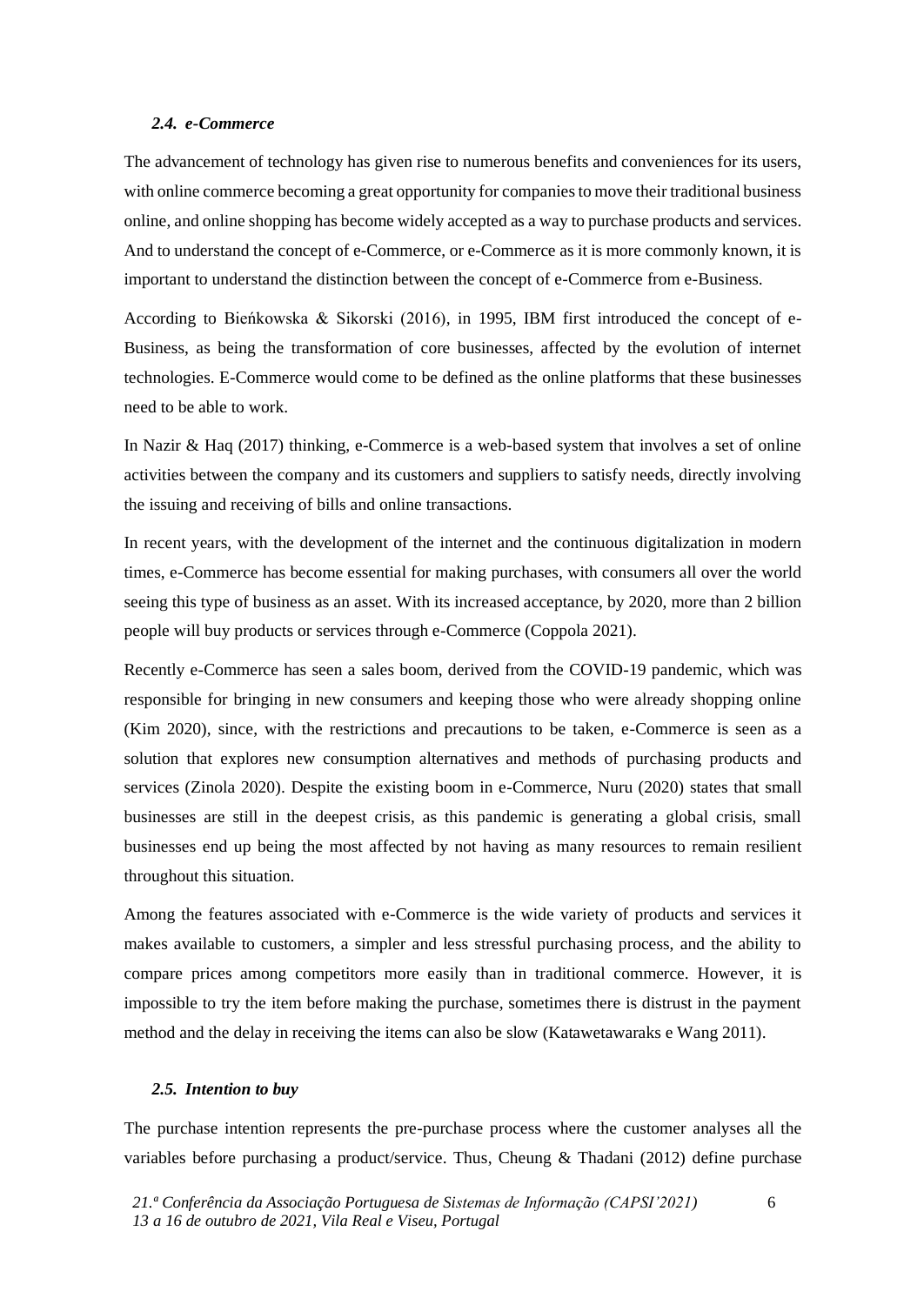intention as a desire to purchase a particular product in the future. Wu & Ke  $(2014)$  explain that the purchase intention consists in the interests that a customer has to obtain a product or service. This intention varies according to several factors, so it is important for brands to understand what the consumers' intention is, in order to be able to help and predict customers' purchasing behaviour in the future (Hsu, Chang & Yansritakul 2017).

Husnain & Toor (2017) also add that purchase intention is an imperative indicator that can be used to analyse consumer behaviour by measuring the likelihood of the customer finalising or not his or her purchase. In this process, information is often admitted as a factor that helps make a decision (Khwaja, Mahmood & Zaman 2020), as well as product quality, branding and advertising are also important factors contributing to this intention (Husnain & Toor 2017). With the growth of social networks, users became more informed and concerned to obtain information about the product before making the purchase (Husnain & Toor 2017). Here, digital influencers are seen as the most trusted for their followers, and have the ability to help them make a buying decision (Diafarova  $\&$ Rushworth 2017).

That been said, it is time to present the research design and methodology.

# **3. RESEARCH DESIGN AND METHODOLOGY**

As the literature review showed, the digital influencers have the ability to adapt or change the decisions, thoughts and actions of their followers, producing content that is able to influence the behaviour, opinions and values of followers through social media, creating impact with the online audience (Lampeitl & Åberg, 2017; Glucksman, 2017; Gashi, 2017). In this context, brands look to digital influencers to promote their brands and improve their visibility and increase sales, and it is very important to choose the right digital influencer (Sudha e Sheena, 2017; Almeida et al., 2018; Forbes, 2016). Thus, the general objective of this research is: to study the role of digital influencers in the purchase decision of their followers. The specific goals are: to analyse whether followers see digital influencers as a credible entity; to identify the reasons why digital influencers are followed by the public; what is the appropriate time for the disclosure of a brand; to analyse the amount spent by the follower on purchases due to the influence of the content shared by digital influencers; to identify which social network is the most pertinent for digital influencers to be on.

# *3.1. Research Problem*

We currently live in a world where constant evolution is a priority, and, with the emergence of the internet and its evolution, the current world is constantly seeking this evolution, both for the streamlining of processes and for the improvement of human life. To this end, today it is very usual to use social networks to make themselves heard, so social networks have greatly increased their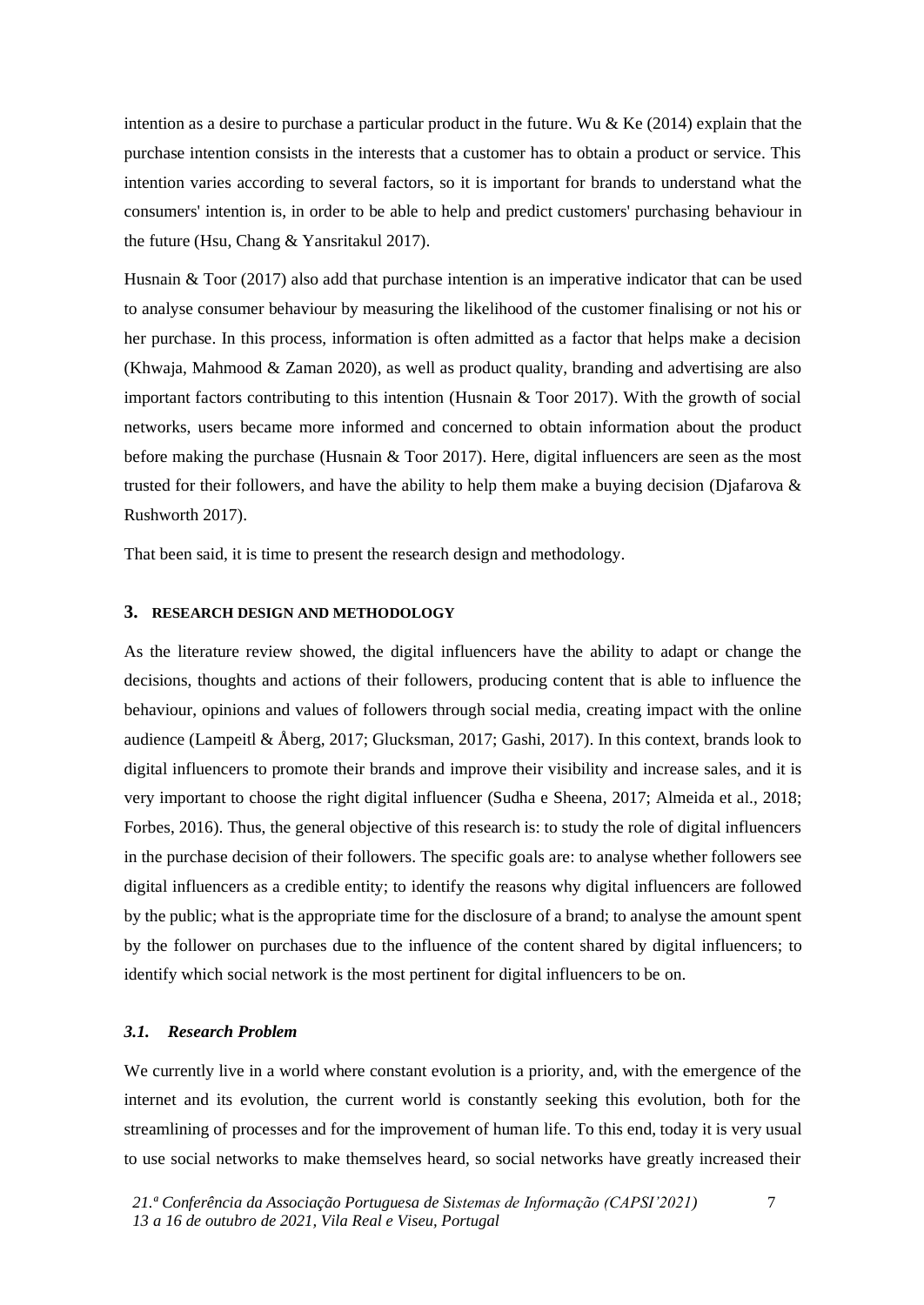audience, allowing them to express their feelings, share information with their network, or even for leisure (Wiederhold 2020). However, nowadays social networks assume an essential role for social interaction. Since social networks have the ability to make the information, which circulates on it, viral by spreading quickly (Depoux et al. 2020).

The literature review also shows that digital influencers have also assumed a relevant position in information sharing, since they are seen as individuals capable of influencing the experiences and wants of their followers, as a spokesperson in transmitting information to their followers (Marques 2020).

E-Commerce currently sees a great business opportunity, since nowadays, customers have less time and availability to make their purchases, and e-Commerce proves to be an added value by bringing the purchases directly to their customers (Katawetawaraks e Wang 2011).

Finally, since influencers have an impact on the interaction of their followers, having the ability to influence their opinions and decisions, according to Gashi (2017), this research study considered relevant to investigate the role that digital influencers play in the online shopping of their followers.

# *3.2. Research Question and Objectives*

The literature review revealed that digital influencers, with the development of the internet, started to gain prominence in social media, assuming a central role both in informing their followers, as well as in creating a relationship between them (Gashi 2017). Thus, the present study focuses on the role of digital influencers in the online purchase of their followers.

Having said that, with the present research it is intended to answer the following research question: *"What is the role of digital influencers in their followers' online purchase intention?"*. To this end, with the help of the questionnaire application we intend to investigate if the followers see the digital influencers as a credible entity; identify the reasons why digital influencers are followed by their audience, what is the appropriate time for the disclosure of a brand, by them; analyze if the digital influencer has influence in the achievement of the follower's purchase and what is the amount already spent by the follower in purchases by influence of the content shared by digital influencers; identify which is the most relevant social network for digital influencers to be present.

# *3.3. Hypotheses*

In order to determine the variables that influence the followers' purchase decision-making process, we resorted to hypothesis building. To this end, the hypotheses are used as a resource in an attempt to answer previously designed questions in order to achieve the predefined objectives.

Having said this, 8 hypotheses are defined, 6 positive and 2 negative: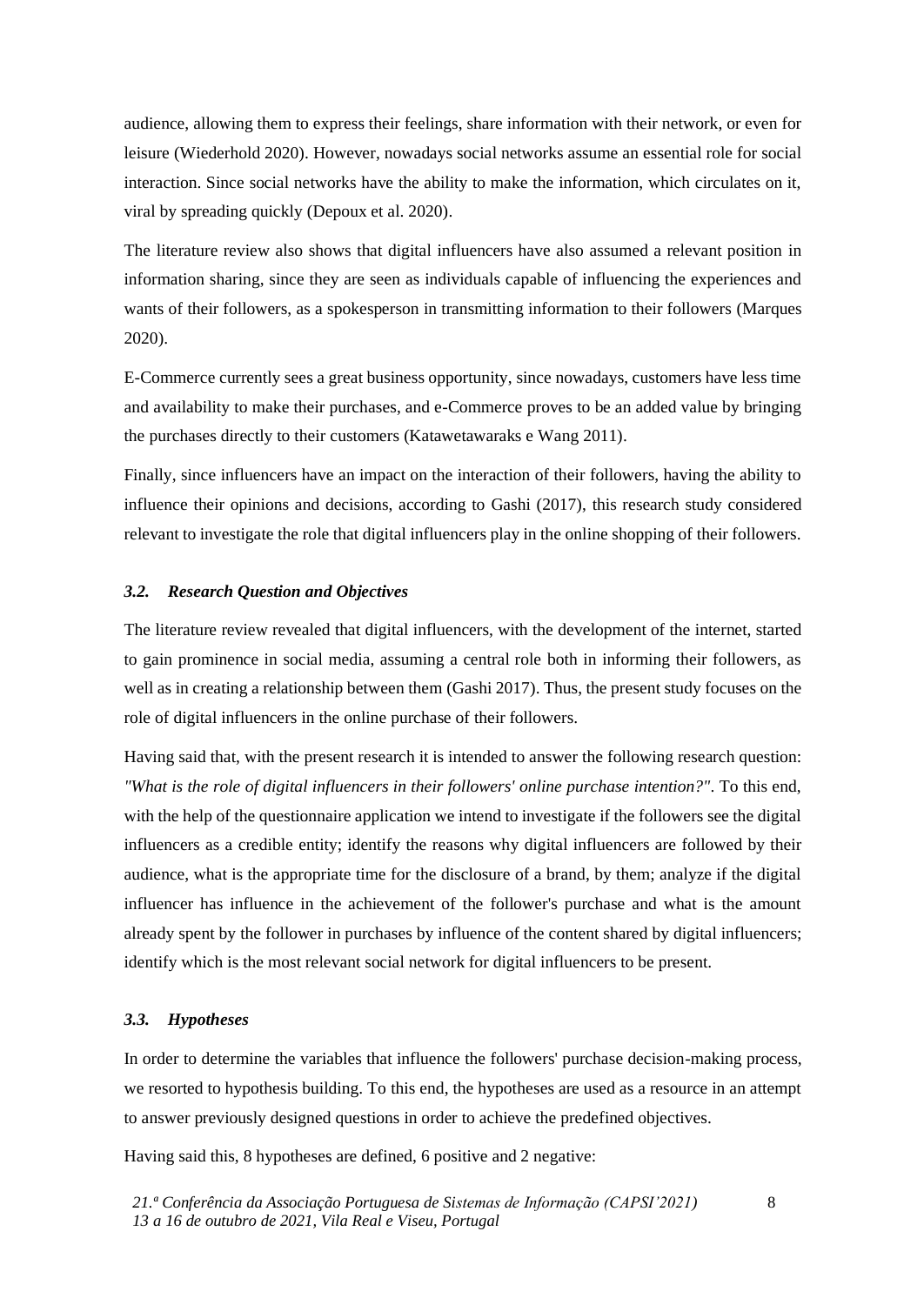#### **Hypotheses**

**H1 – The credibility of digital influencers positively affects the attitude of followers toward purchase decision making.**

**H2 – The number of followers that digital influencers have, negatively affects their credibility.**

**H3 – The number of followers that digital influencers have, negatively affects your purchase decision making.**

**H4 – The product evaluation performed by digital influencers positively affects their purchase decision making.**

**H5 – Product evaluation by digital influencers positively affects need recognition and information seeking.**

**H6 – Regularity of publication positively affects the credibility of digital influencers.**

**H7 – The quality of information provided by digital influencers positively affects the attitude of followers in their purchase decision making.**

**H8 – The proximity between digital influencers and followers positively affects their purchase decision making.**

#### *3.4. Research design*

This is a descriptive study of quantitative nature – see figure 1, within the positivist paradigm and seeks to collect information according to the reality experienced (Malhotra e Birks 2007). The quantitative methodology assumes data collection, analysing them through statistical techniques that allow measuring the results, studying the existing relationship and testing objective theories by analysing the existing relationship between the variables (Morais & Neves, 2007; Creswell & Creswell, 2018).



Figure 1 – Methodological Framework

*21.ª Conferência da Associação Portuguesa de Sistemas de Informação (CAPSI'2021) 13 a 16 de outubro de 2021, Vila Real e Viseu, Portugal*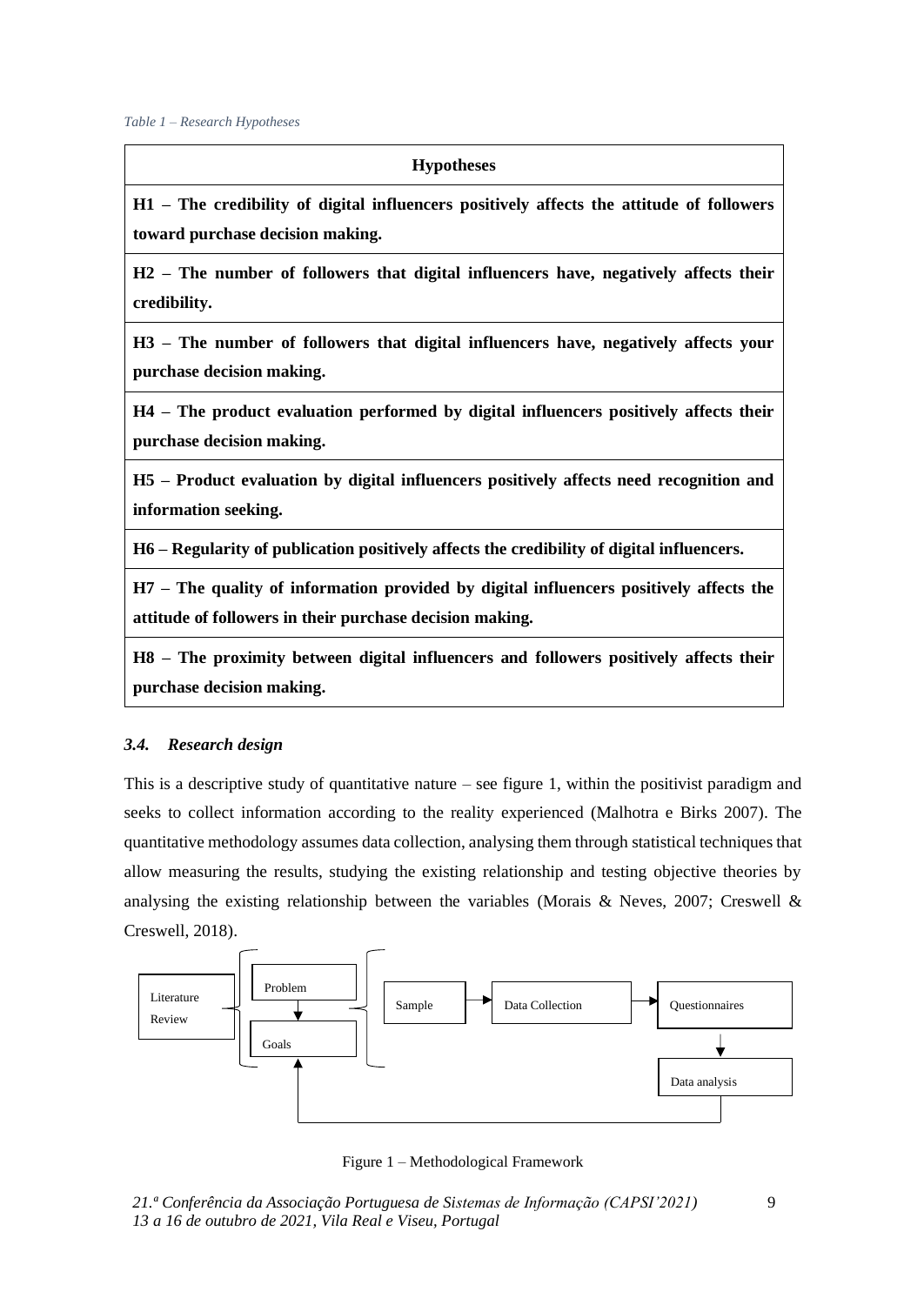The data will be collected though a questionnaire survey as it allows for a comprehensive data collection in a solid, quick and low-cost manner (Quivy e Campenhoudt 1992; Malhotra & Birks, 2007). The questionnaire is validated for the Portuguese population and it is composed of two parts: the first part aims at collecting information to characterize the study participants, consisting of closed-ended and single-choice questions; the second part aims at collecting data capable of answering the objectives proposed in the previous point, using a 5-point Likert scale, where 1 corresponds to «strongly disagree» and 5 corresponds to «strongly agree», as it allows accessing the participants' level of agreement with the statements (Malhotra & Birks 2007; Becker, 2015).

#### *3.5. Sample*

About the sample, according to Malhotra & Birks (2007), it is necessary to be previously defined, answering a set of questions regarding their behaviour, attitudes, perceptions, lifestyle and sociodemographic behaviours that allow data analysis. Thus, the object of this study was all individuals aged 15 or over, female or male, who have access to the Internet and a profile on social networks. Thus, it was opted for a non-probabilistic sampling technique by convenience, considering all individuals who answered the questionnaire voluntarily (Malhotra & Birks 2007).

#### *3.6. Data collection and analysis*

The questionnaire was created on the Limesurvey platform, and it will be disseminated on the internet, namely on social networks and by e-mail. This approach has a greater reach, allows quicker responses at a low cost and results in greater ease of data analysis, making it even simpler to reach the desired sample, which would otherwise be more complicated (Malhotra & Birks, 2007). It will be doing statistical analysis using SPSS (Statistical Package for Social Sciences).

# **4. RESULTS OBTAINED**

This research is allied to a quantitative analysis, using a questionnaire with closed-ended questions in order to facilitate data analysis. Thus, by using the statistical analysis of the data, through SPSS, it is possible to determine the validity, reliability and statistical significance. For this, an exploratory factor analysis will be performed and Cronbach's Alpha will be calculated, in order to verify the reliability of the scales.

After obtaining the data, it is possible to make the following sociodemographic characterization of the sample that constitutes the present research:

• Age: the vast majority of respondents are in the 15 to 24 age bracket, representing 63.8%; next is the 25 to 34 age bracket  $(18.8\%)$ ; then the 45 to 64 age bracket  $(8.7\%)$ ;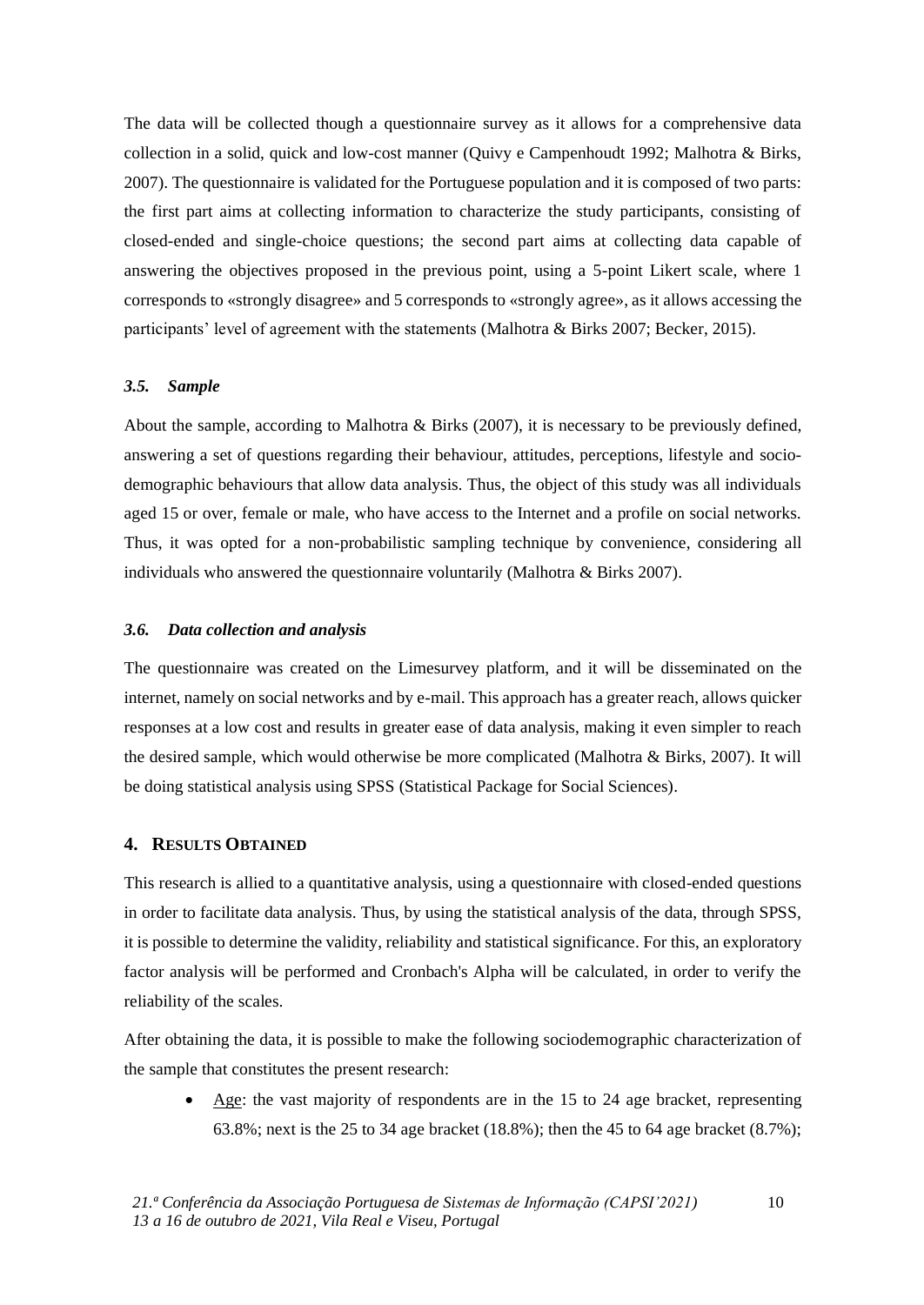

then the 35 to 44 age bracket (8.2%); and finally, the least representative are the individuals over 65 (0.5%).

• Gender: the majority of respondents are female, with 148 respondents of this gender and 59 of the male gender, representing a percentage of 71.5% and 28.5%, respectively.







• Education: most respondents have a college degree (42.5%); or else a high school education (38.2%); respondents with a master's degree or more represent 12.6%; respondents with a 3rd level education represent only 5.8%; and, finally, less representative of the sample are the respondents with only a 1st or 2nd level education, which both represent a percentage of 0.5%.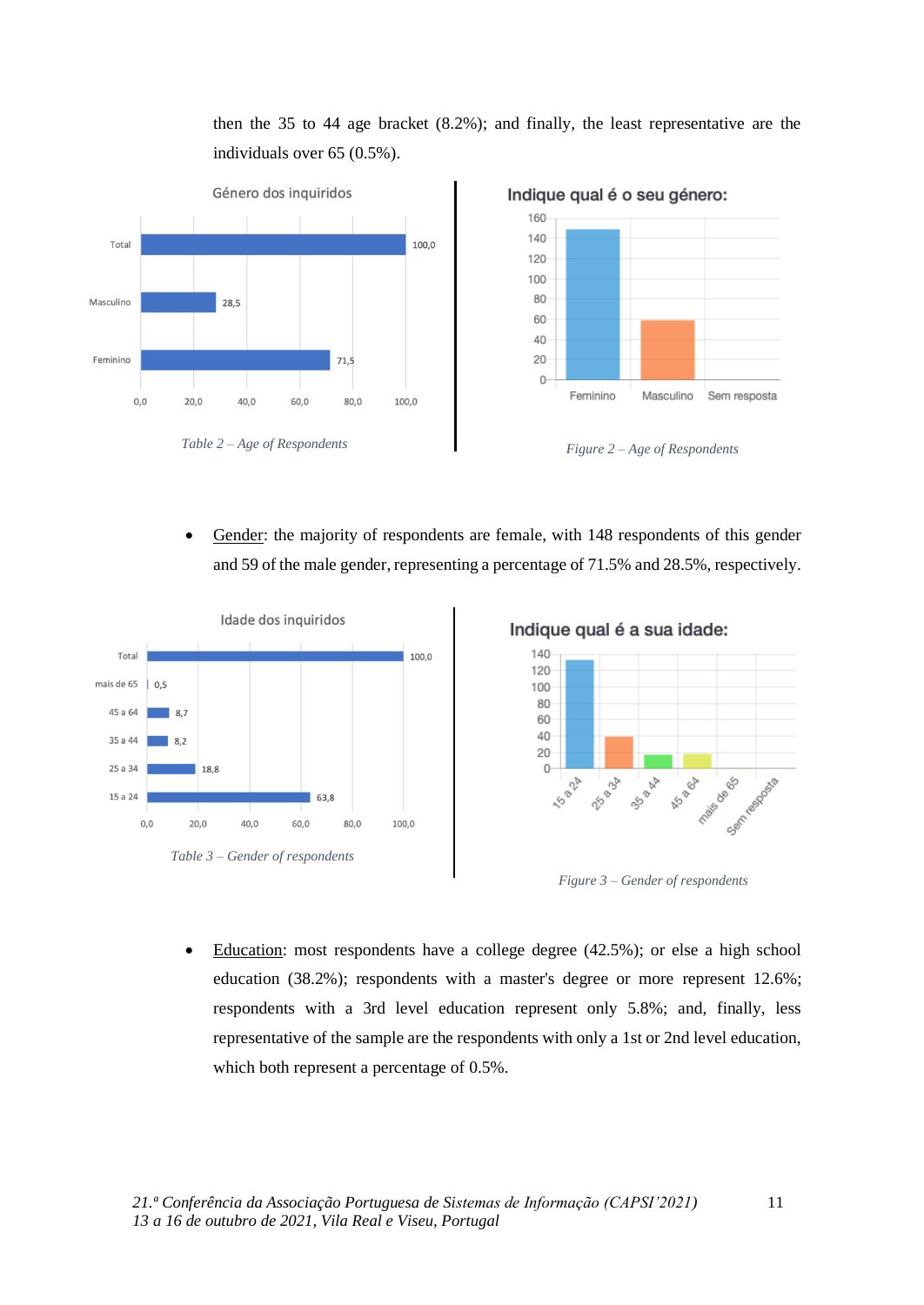

Professional Occupation: most of the respondents are students (43.5%); or else, they are employees (30.4%); less representative are the working students (12.1%); then the unemployed (8.7%); followed by the self-employed (4.3%); and the least representative are the retirees (1.0%).





Marital Status: the most representative are the single ones (81.2%); followed by the married ones (14%); the least representative are the widowers (1.4%).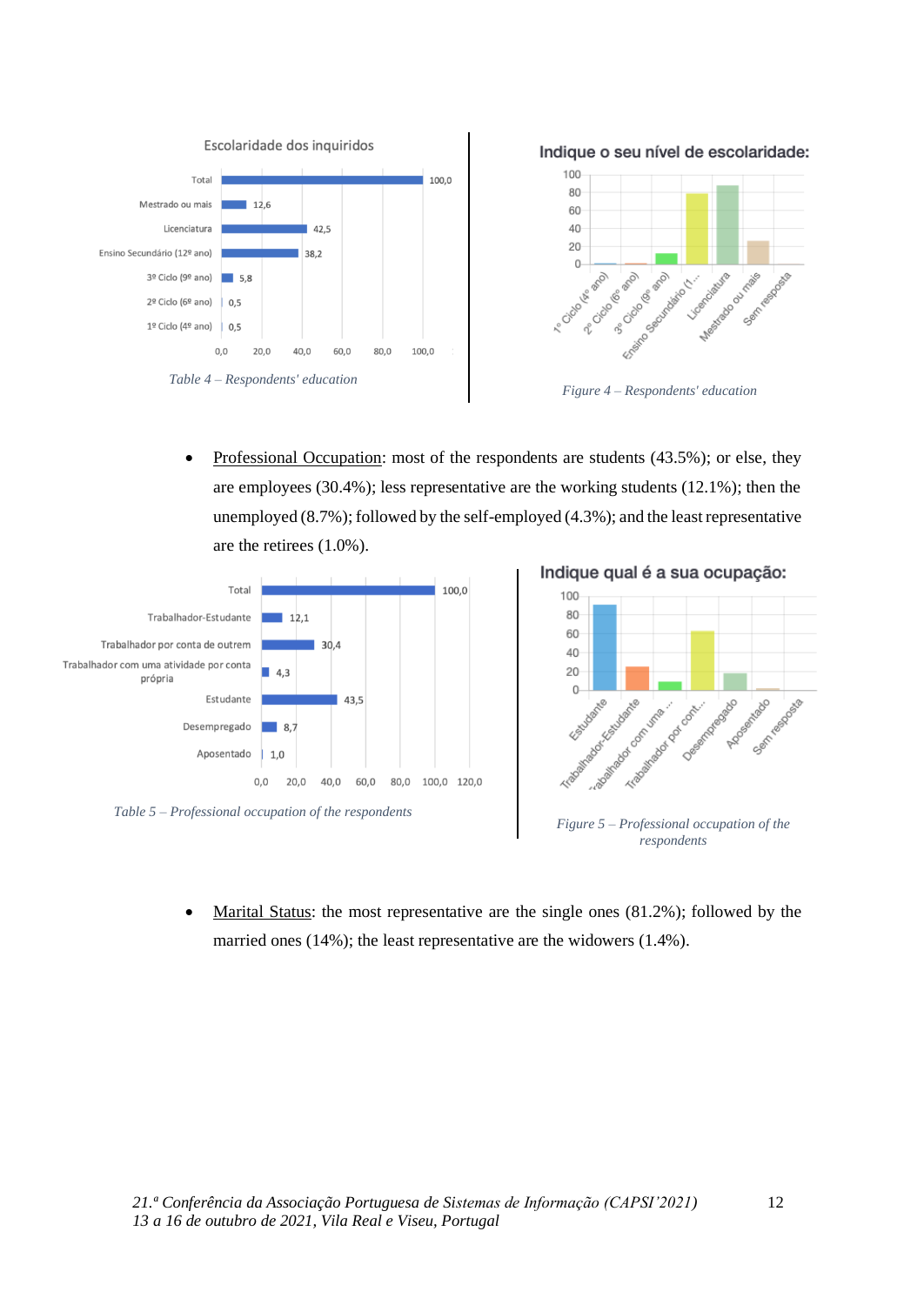





• Monthly Income: a amostra é essencialmente representada por indivíduos que não usufruem de qualquer rendimento (39,1%); seguida por indivíduos que recebem entre 500€ a 999€ (32,4%); já os menos representativos são os que recebem mais de 3500€  $(0,5\%)$ .





Residence: the vast majority of respondents live in the North (80.2%); the least representative regions are the Alentejo and the Autonomous Region of the Azores, both with a percentage of only 1%.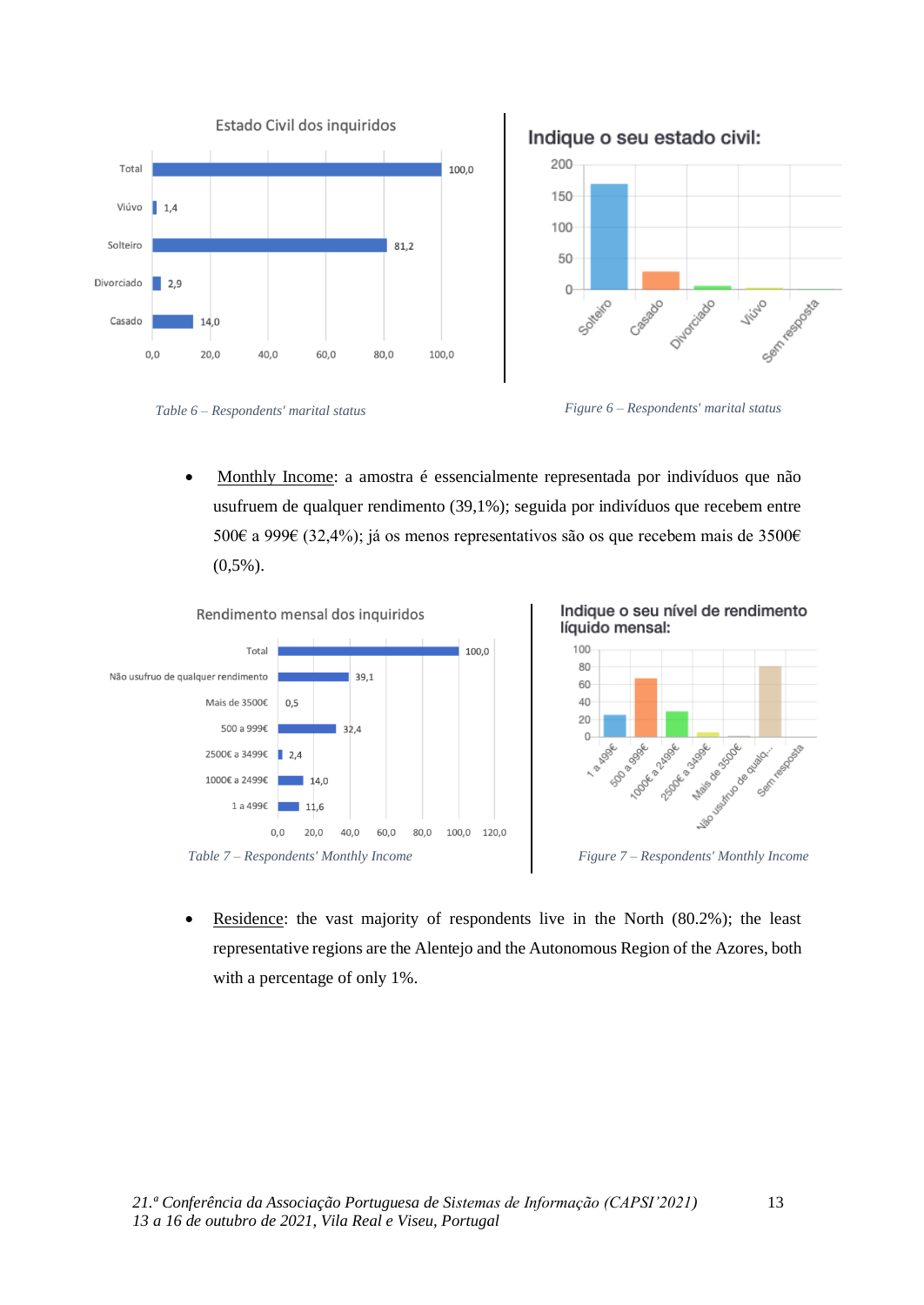

A total of 207 valid answers were obtained with this questionnaire, since there were initially two eliminatory questions, which required respondents to have access to the Internet and to have an account on social networks.



After the characterization of the sample under study, we proceed to the analysis of the respondents' behavior regarding the use of social networks. Thus, with regard to the social networks most used by respondents, Instagram stands out in the vast majority (69.1%); followed by Facebook (17.4%); YouTube (6.8%); Twitter (6.3%); LinkedIn (0.5%); and finally, having no respondent chosen, there is Tumblr (0%).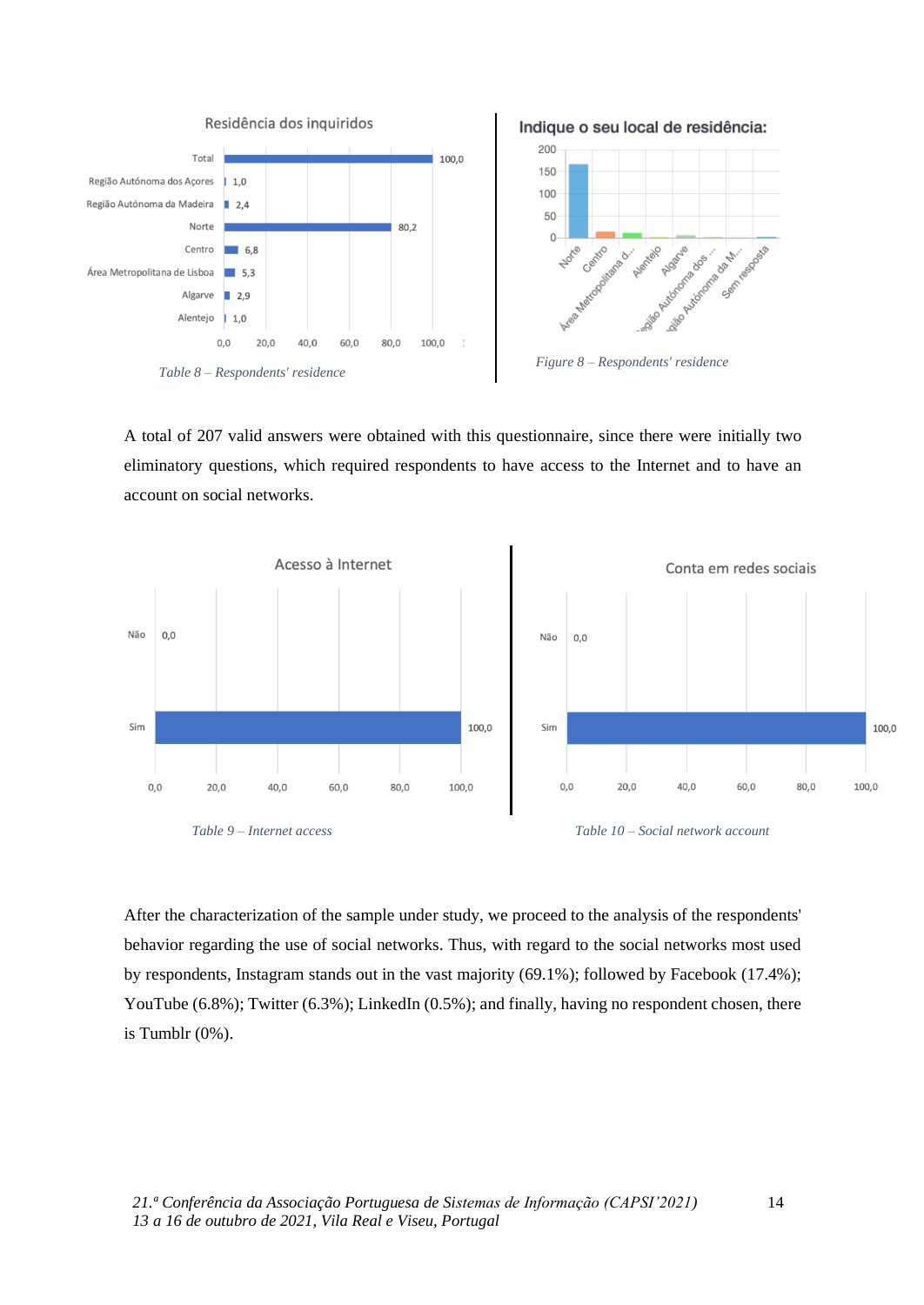





Regarding the frequency of Internet use, the data obtained reveal that 97.6% of the respondents use the Internet every day.



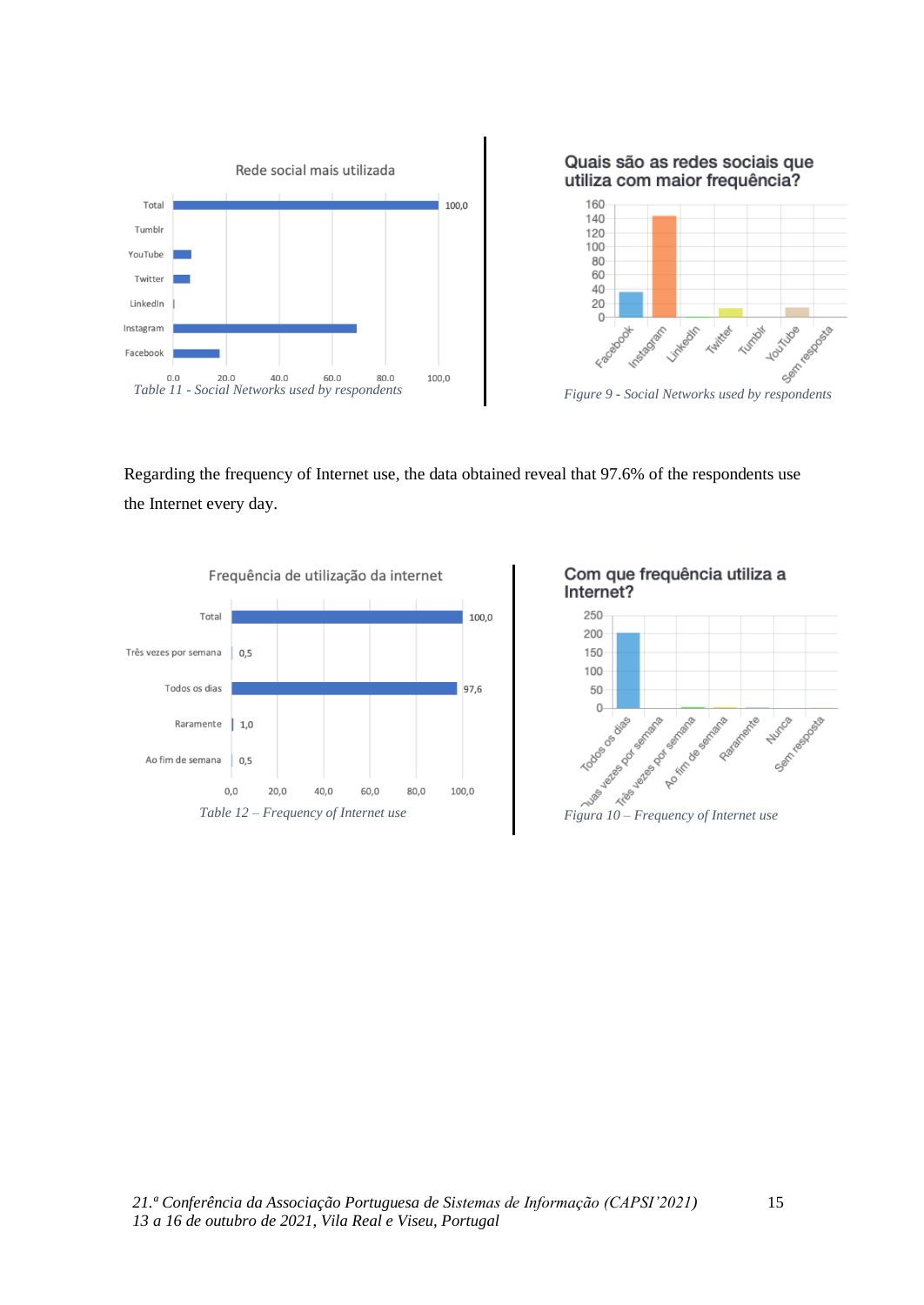As for the devices used for this access, 91.3% use a smartphone/mobile phone; 7.7% use a computer/laptop; and, only 1% use a tablet.







Para os inquiridos, o tempo que consideram recomendável os influenciadores digitais fazerem publicações diariamente 50,2% consideram que seja menos de 5 minutos, por dia; 31,9% recomendam entre 6 e 10 minutos; já 9,2% consideram aceitável entre 11 e 15 minutos.



*Table 5 – Recommended time of daily publications by Digital Influencers Figure <sup>2</sup> – Recommended time of daily* 

Quantos minutos de conteúdos relacionados com uma determinada marca ou campanha é que um influenciador deve publicar, diariamente?



*publications by Digital Influencers*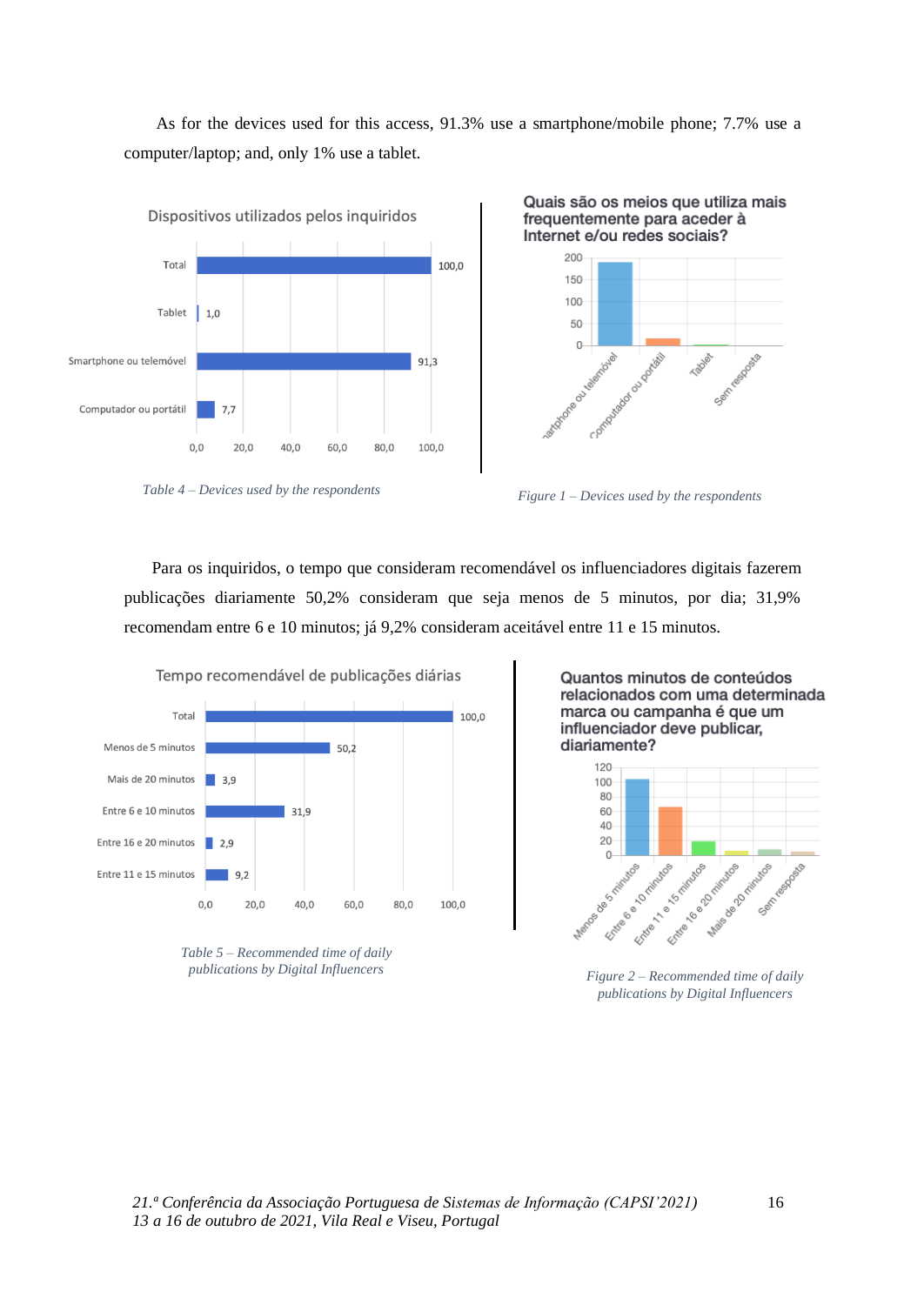Finally, regarding the money that followers have already spent on purchases, resulting from the influence of the content shared by digital influencers, 46.9% of respondents have spent between  $1 \in$ and 100€; but 33.8% admit they have never spent any money.







*Figure 3 – Money Spent by Digital Influencers*

# **4.1. Exploratory Factor Analysis**

The Exploratory Factor Analysis (EFA) is a technique, within factor analysis, which aims to identify the underlying relationships between the variables under study, through existing correlations between the variables and restrict the variables of the data under study, thus allowing controlling the initial variables **(Hair et al. 2009; Marôco 2018)**. In this way, it is possible to evaluate the size of a set of variables, in order to obtain the smallest number of variables that explains the pattern of correlations, through the analysis of covariance between observable variables as the influence of one or more factors (Osborne 2014).

### **4.2. Correlation Matrix**

The correlation matrix allows to ascertain the existing correlation between the variables under study, for such, with the help of the EFA analysis, it is possible to verify the existence of correlation between the variables, and this correlation should be greater than 0.4, otherwise, the variables may not have common factors (Valente 2018).

To do so, it will be necessary to perform the KMO (Kaiser-Meyer-Olkin) test analysis, in order to understand the proportion of the variance of the data, in order to verify if there is a common factor between the variables (Marôco 2018). That is, with the KMO test, it is possible to determine the proportion of the variance of the data that may have a common factor. Thus, the closer the result is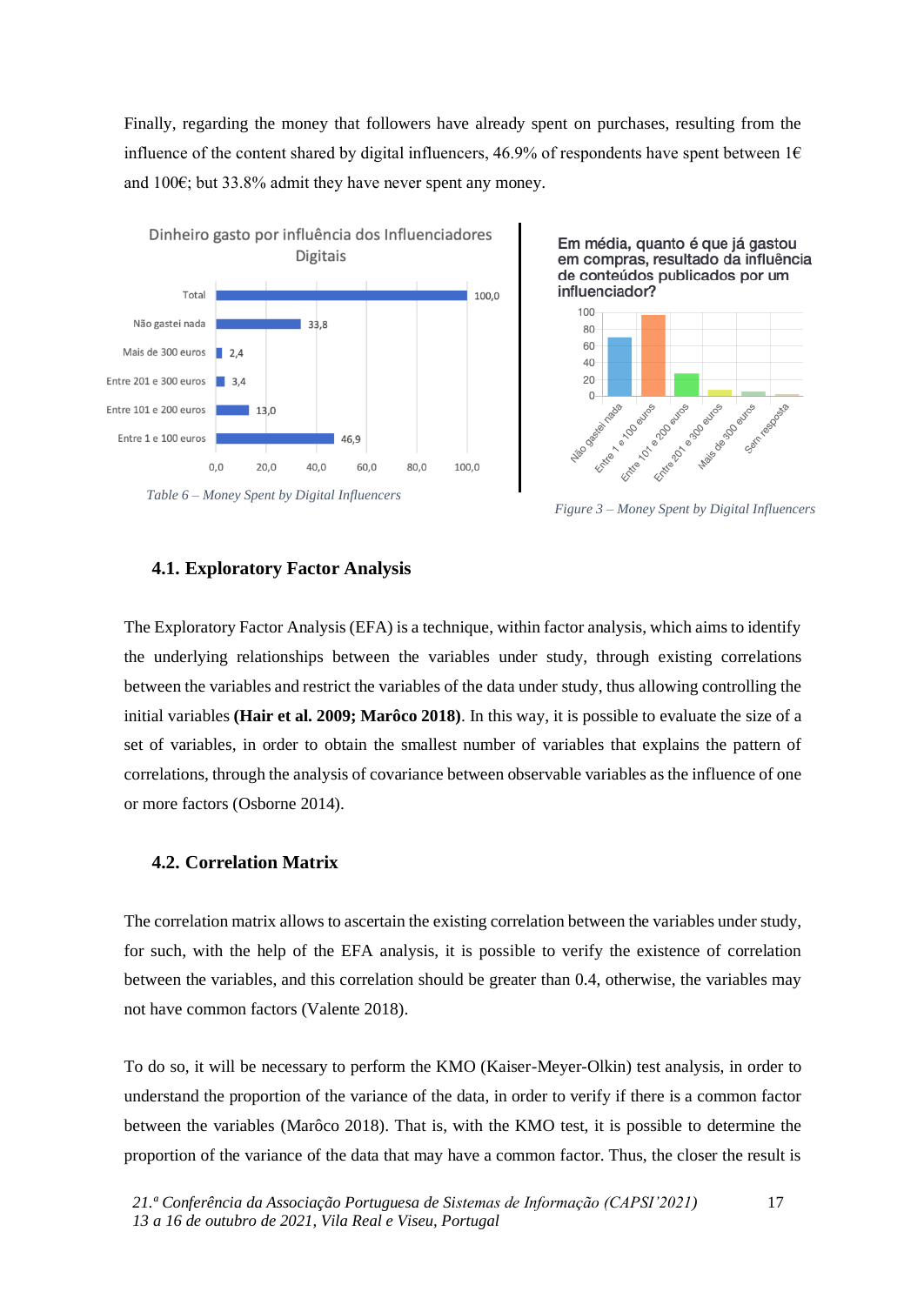to 1, the greater the proportion of variance of the data and the more suitable the sample is in the face of factor analysis (Pestana e Gageiro 2003). Assisting the results of the KMO test, the Barlett's Test of Sphericity will also be analyzed, which aims to test the hypothesis of the correlation matrix that they are not correlated, in other words, it indicates the absence of correlation between the variables under study. For this, according to Marôco (2018) the ideal is for the result to be less than 0.5. In short, through these two tests, it is possible to assess whether the factor analysis is adequate.

| Keiser-Meyer-Olkin KMO Measure      |                   | 0,908    |  |
|-------------------------------------|-------------------|----------|--|
|                                     | Aprox. Chi-Square | 5282.251 |  |
| <b>Barlett's Test of Sphericity</b> | df                | 666      |  |
|                                     | Sig.              | .000     |  |

*Table 7 – KMO & Barlett's Sphericity Test*

Through these two tests, it is possible to verify that they present a sampling adequacy, with a KMO  $= 0.908$ ; the Chi-square  $= 5282$ ; df  $= 666$ ; and, finally, Sig.  $= 0.000$ . In summary, the analysis of these results shows that the suitability of the exploratory factor analysis of the variables is quite positive and demonstrates a strong correlation between the variables under study.

# **4.3. Internal Consistency of the Scales**

The internal consistency of scales aims at verifying the reliability of data, i.e. it aims at assessing whether an instrument is measuring well the data under study, whether it returns consistent results in the various dimensions with the same individuals, thus allowing studying the qualities of scales (Stelko-Pereira et al., 2010).

In order to obtain results with good awareness, it is necessary to have variables with high reliability and that are valid. To this end, using Cronbach's Alpha, it is possible to establish reliability through the consistency of responses, in other words, if the variable is consistent, then it is reliable (Hill  $\&$ Hill, 2012), since reliability translates into the accuracy of the measurement of the scales. With regard to the validity of scales, these are related to their accuracy, however, a scale can be reliable, but be wrong, which means that it is invalid, so it is necessary to verify its accuracy, however, one should always check the reliability of the instruments first and only then proceed to their validity (Hill & Hill, 2012).

Cronbach's Alpha is used to assess the internal consistency of the scales used through the questionnaire applied in this research. Thus, it is possible to measure the correlation of the answers,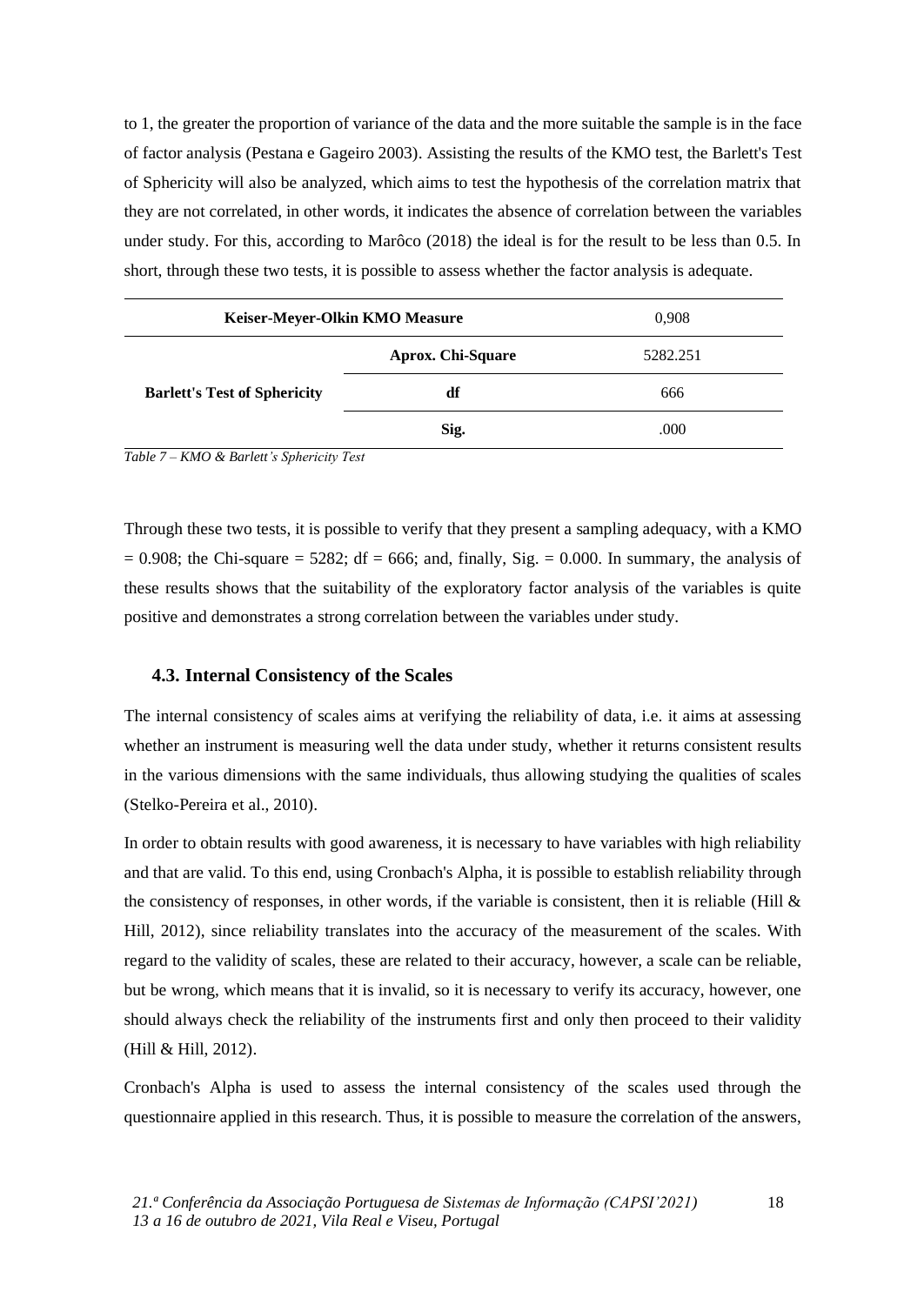based on the variance of the individual items and the variance of the sum of the items that use the same measurement scale (Maroco & Garcia-Marques, 2006).

Cronbach's Alpha varies between 0 and 1, and from 0.7 it is already possible to obtain a reasonable consistency (Hill & Hill, 2012). Table 22 shows that the scale has a Cronbach's Alpha value of 0.952, within a range of 0.9 to 1.0, which reveals an excellent consistency, showing the reliability of the instrument.

*Table 8 – Cronbach's Alpha*

| Cronbach's Alpha | Cronbach's alpha based on standardized items | Number of Items |
|------------------|----------------------------------------------|-----------------|
| 0.952            | 0.953                                        | 37              |

# **5. DATA DISCUSSION**

This research aims to analyze the role that digital influencers play with their followers, regarding their intention to buy online. To this end, through the results obtained with the questionnaire applied, we will proceed next to the discussion of them, in order to study this influence.

Taking into account the variables under study, it is presented a table with the minimum, maximum, average and standard deviation, according to the answers of the respondents:

| <b>Variable</b>                                                    | <b>Minimum</b> | <b>Maximum</b> | Average<br>(M) | <b>Standard</b><br><b>Deviation</b> |
|--------------------------------------------------------------------|----------------|----------------|----------------|-------------------------------------|
| <b>Credibility (14 Itens)</b>                                      | $\mathbf{1}$   | 5              | 3,70           | 1,08                                |
| <b>Followers (3 Itens)</b>                                         | 1              | 5              | 2,77           | 1,23                                |
| <b>Product Evaluation (3 Itens)</b>                                | $\mathbf{1}$   | 5              | 3,92           | 1,05                                |
| <b>Proximity (4 Itens)</b>                                         | 1              | 5              | 3,42           | 1,16                                |
| <b>Regularity of Publications (3)</b><br><b>Itens</b> )            | $\mathbf{1}$   | 5              | 3,94           | 1,01                                |
| <b>Recognition of Need and Search</b><br>for Information (4 Itens) | $\mathbf{1}$   | 5              | 3,26           | 1,19                                |
| <b>Purchase Decision (3 Itens)</b>                                 | 1              | 5              | 3,59           | 1,05                                |
| <b>Loyalty to Digital Influencers (3)</b><br>Itens)                | 1              | 5              | 3,69           | 1,14                                |

*Table 9 – Minimum, Maximum, Average and Standard Deviation of Variables*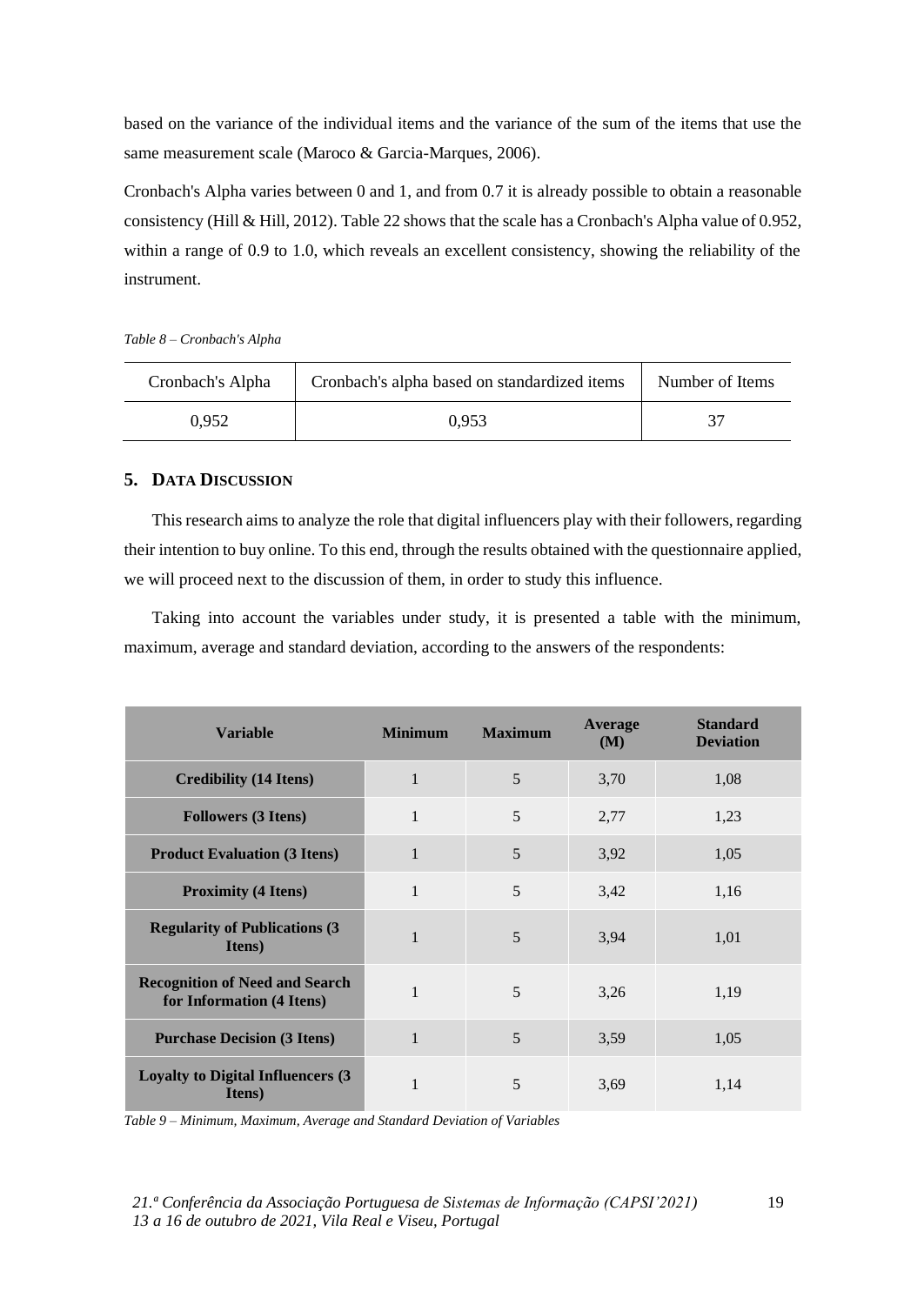Based on the analysis of the table above, the minimum and maximum values of each variable are, respectively, 1 and 5, taking into account the fact that likert scales were used for each variable.

As far as the mean is concerned, here the average of the various items corresponding to each variable was taken, and the same happens with the calculation of the standard deviation. With the interpretation of the results obtained, it can be seen that all variables have an average above 3 points, with the exception of the variable followers, which presents an average of M=2.77. Of all the variables studied, the regularity of publications is the one that represents a higher average M=3.94.

Thus, regarding the variable "credibility", the average of the answers was 3.70, which shows that before the questions presented the respondents partially agree with the statements, while the variable "followers" obtained an average of 2.77, which shows that the respondents partially disagree with the statements, which can be translated that the number of followers is not a relevant factor to follow the influencer, or help make a purchase decision. Moving on to the variable "product evaluation", the average obtained here was 3.92, and the product evaluation when done by digital influencers can indeed help in the evaluation of products, by their followers, and even make the follower buy the product or service in question. Regarding the variable "proximity", the average was 3.42, and the respondents consider that the proximity between the digital influencer and the followers is a factor that can contribute to increase the credibility of these influencers; the variable "regularity of publications" is the variable that presents the highest average (3.94), which shows that influencers have more ability to influence their followers. The variable "need recognition and information search" obtained an average of 3.26, and the follower seeing the influencer sharing information about a product or service can help to arouse his follower's interest. Regarding the variable "purchase decision", the average obtained is 3.59, and influencers are able to help their followers to make a purchase decision; and finally, the variable "loyalty to digital influencers" had an average of 3.69, i.e., the followers, when they identify with influencers and consider them credible, tend to become loyal to them.

# **6. CONCLUSION**

Digital influencers are present on social media and brands look at them as means to increase sales. As such, it is expected that this research will provide an in-depth insight into the impact of influencers on the purchasing decision process of the abs that follow them. Furthermore, it is expected to understand whether digital influencers are defined as a credible entity; identify the reasons that lead an individual to be followed by a digital influencer; what is the appropriate time for the disclosure of a brand; analyse the amount spent by the follower in purchases due to the influence of the content shared by digital influencers; identify which social network is the most pertinent for digital influencers to be on. This way, we expect the research to reveal data that will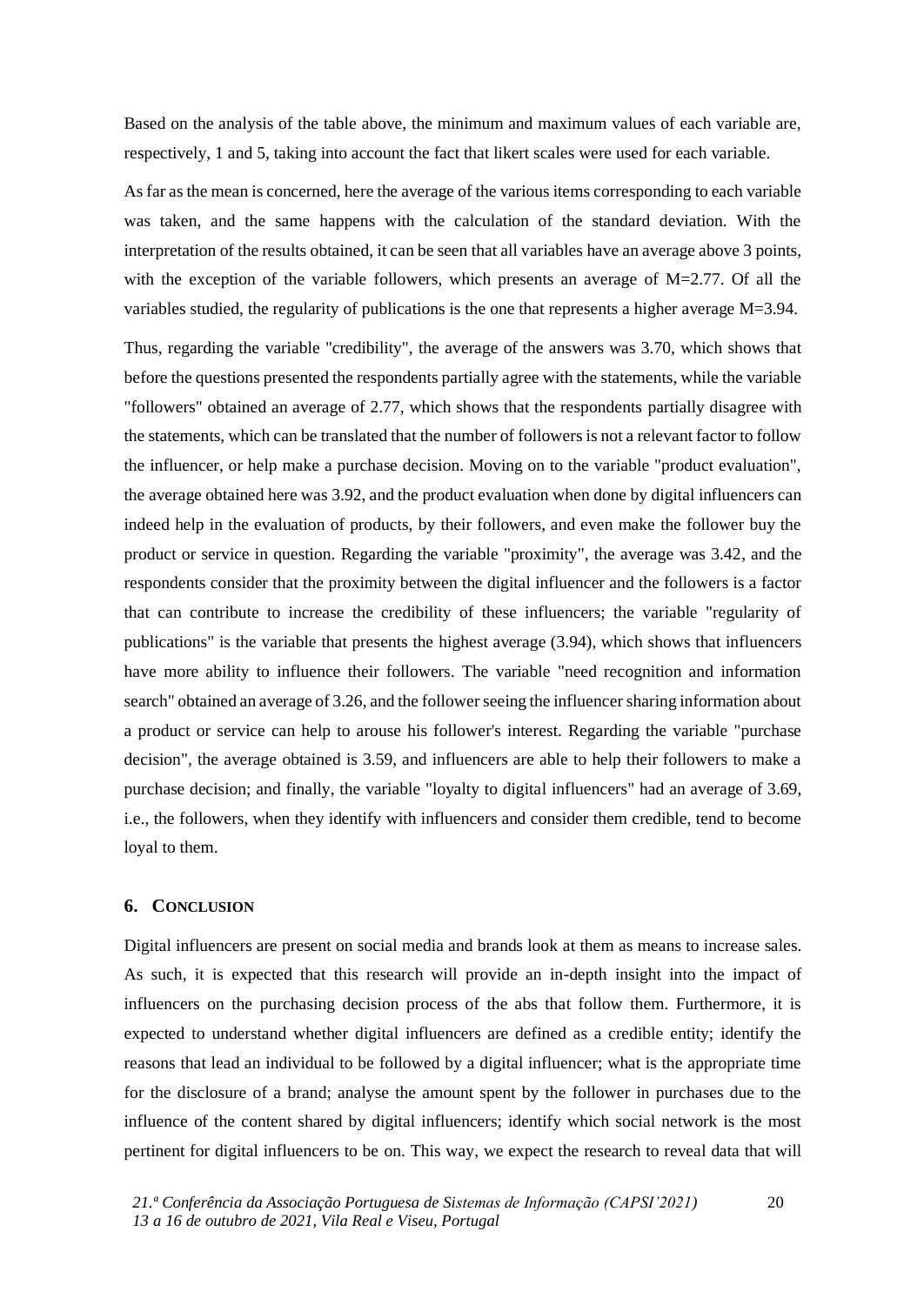enable the creation of strategies to assist brands in increasing their visibility in order to better understand the context of digital influencers and identifying the role they can play for brands.

#### **REFERENCES**

Almeida, Marcos Inácio Severo de, Ricardo Limongi França Coelho, Celso Gonçalves Camilo-Junior, e Rafaella Martins Feitosa de Godoy. 2018. «Quem lidera sua opinião? Influência dos formadores de opinião digitais no engajamento». *Revista de Administração Contemporânea* 22(1):115–37.

Andersen, P. 2007. «What is Web 2.0?: ideas, technologies and implications for education».

Baruah, Trisha Dowerah. 2012. «Effectiveness of Social Media as a Tool of Communication and Its Potential for Technology Enabled Connections: A Micro-Level Study». 2(5):10.

Becker, João Luiz. 2015. *Estatística básica: transformando dados em informação*. Bookman editora.

Bieńkowska, Jolanta, e Czes\law Sikorski. 2016. «Hyperflexibility A feature of e-commerce organisations». *Management* 20(2):210–23.

Cheung, Christy MK, e Dimple R. Thadani. 2012. «The impact of electronic word-of-mouth communication: A literature analysis and integrative model». *Decision support systems* 54(1):461– 70.

Coppola, Daniela. 2021. «E-commerce worldwide - Statistics & Facts». *Statista*. Obtido 23 de Maio de 2021 (https://www.statista.com/topics/871/online-shopping/).

Creswell, John, e David Creswell. 2018. *Research design: qualitative, quantitative and mixed approaches.* 5 a .

Depoux, Anneliese, Sam Martin, Emilie Karafillakis, Raman Preet, Annelies Wilder-Smith, e Heidi Larson. 2020. «The pandemic of social media panic travels faster than the COVID-19 outbreak». *Journal of Travel Medicine* 27(taaa031). doi: 10.1093/jtm/taaa031.

Djafarova, Elmira, e Chloe Rushworth. 2017. «Exploring the Credibility of Online Celebrities' Instagram Profiles in Influencing the Purchase Decisions of Young Female Users». *Computers in Human Behavior* 68:1–7. doi: 10.1016/j.chb.2016.11.009.

Erlandsson, Fredrik, Piotr Bródka, Anton Borg, e Henric Johnson. 2016. «Finding Influential Users in Social Media Using Association Rule Learning». *Entropy* 18(5):164. doi: 10.3390/e18050164.

Forbes, Kristen. 2016. «Examining the beauty industry's use of social influencers». *Elon Journal of Undergraduate Research in Communications* 7(2):78–87.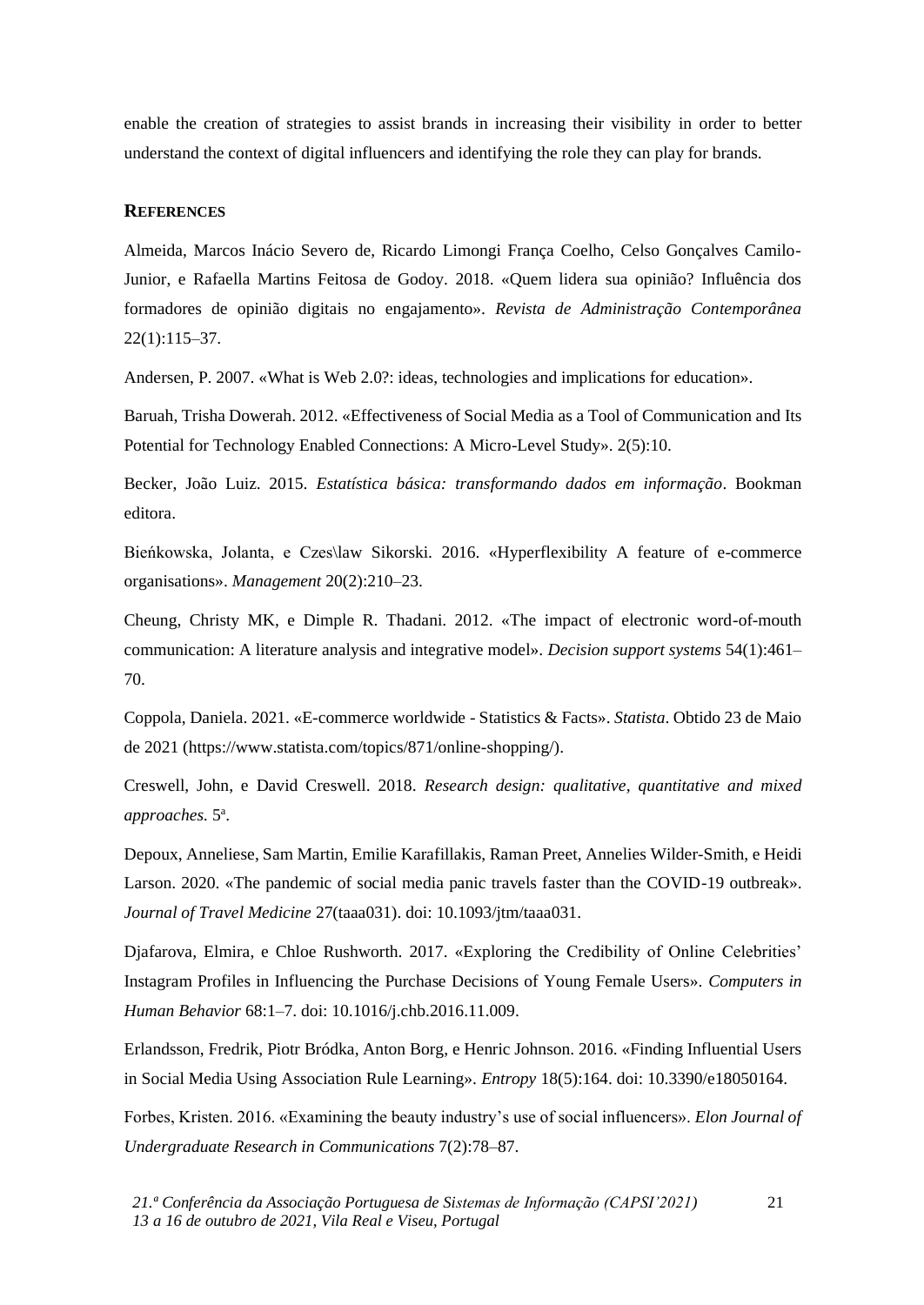Gashi, Linda. 2017. *Social media influencers-why we cannot ignore them: An exploratory study about how consumers perceive the influence of social media influencers during the different stages of the purchase decision process*.

Ghidotti, Natalie. 2017. «Snapchat, Instagram and Influencers: How to Know What's Best for Your Brand». Obtido 6 de Dezembro de 2020 (https://apps.prsa.org/Intelligence/Tactics/Articles/view/11831/1139/Snapchat\_Instagram\_and\_Infl uencers\_How\_to\_Know\_Wha#.X8z9iy-tH5Z).

Glucksman, Morgan. 2017. «The rise of social media influencer marketing on lifestyle branding: A case study of Lucie Fink». *Elon Journal of Undergraduate Research in Communications* 8(2):77– 87.

Hair, Jr., B. William, B. Babin, e R. Anderson. 2009. *Análise multivariada de dados*.

Heinonen, Kristina. 2011. «Consumer Activity in Social Media: Managerial Approaches to Consumers' Social Media Behavior». *Journal of Consumer Behaviour* 10(6):356–64. doi: https://doi.org/10.1002/cb.376.

Hill, Manuela Magalhães, e Andrew Hill. 2012. *Investigação por questionário*. Sílabo.

Hsu, Chia-Lin, Chi-Ya Chang, e Chutinart Yansritakul. 2017. «Exploring purchase intention of green skincare products using the theory of planned behavior: Testing the moderating effects of country of origin and price sensitivity». *Journal of Retailing and Consumer Services* 34:145–52.

Husnain, Mudassir, e Areeba Toor. 2017. «The impact of social network marketing on consumer purchase intention in Pakistan: Consumer engagement as a mediator». *AJBA* 10(1):167–99.

Islam, Jamid, e Zillur Rahman. 2017. «The Impact of Online Brand Community Characteristics on Customer Engagement: An Application of Stimulus-Organism-Response Paradigm». *Telematics and Informatics* 34(4):96–109. doi: 10.1016/j.tele.2017.01.004.

Kaplan, Andreas, e Michael Haenlein. 2010. «Users of the world, unite! The challenges and opportunities of Social Media - ScienceDirect». Obtido 22 de Novembro de 2019 (https://www.sciencedirect.com/science/article/pii/S0007681309001232).

Katawetawaraks, Chayapa, e Cheng Wang. 2011. «Online shopper behavior: Influences of online shopping decision». *Asian Journal of Business Research* 1(2).

Keller, Ed, e Brad Fay. 2016. «How to Use Influencers to Drive a Word-of-Mouth Strategy». 8.

Khan, M. Laeeq. 2017. «Social media engagement: What motivates user participation and consumption on YouTube?» *Computers in Human Behavior* 66:236–47.

Khwaja, Muddasar Ghani, Saqib Mahmood, e Umer Zaman. 2020. «Examining the Effects of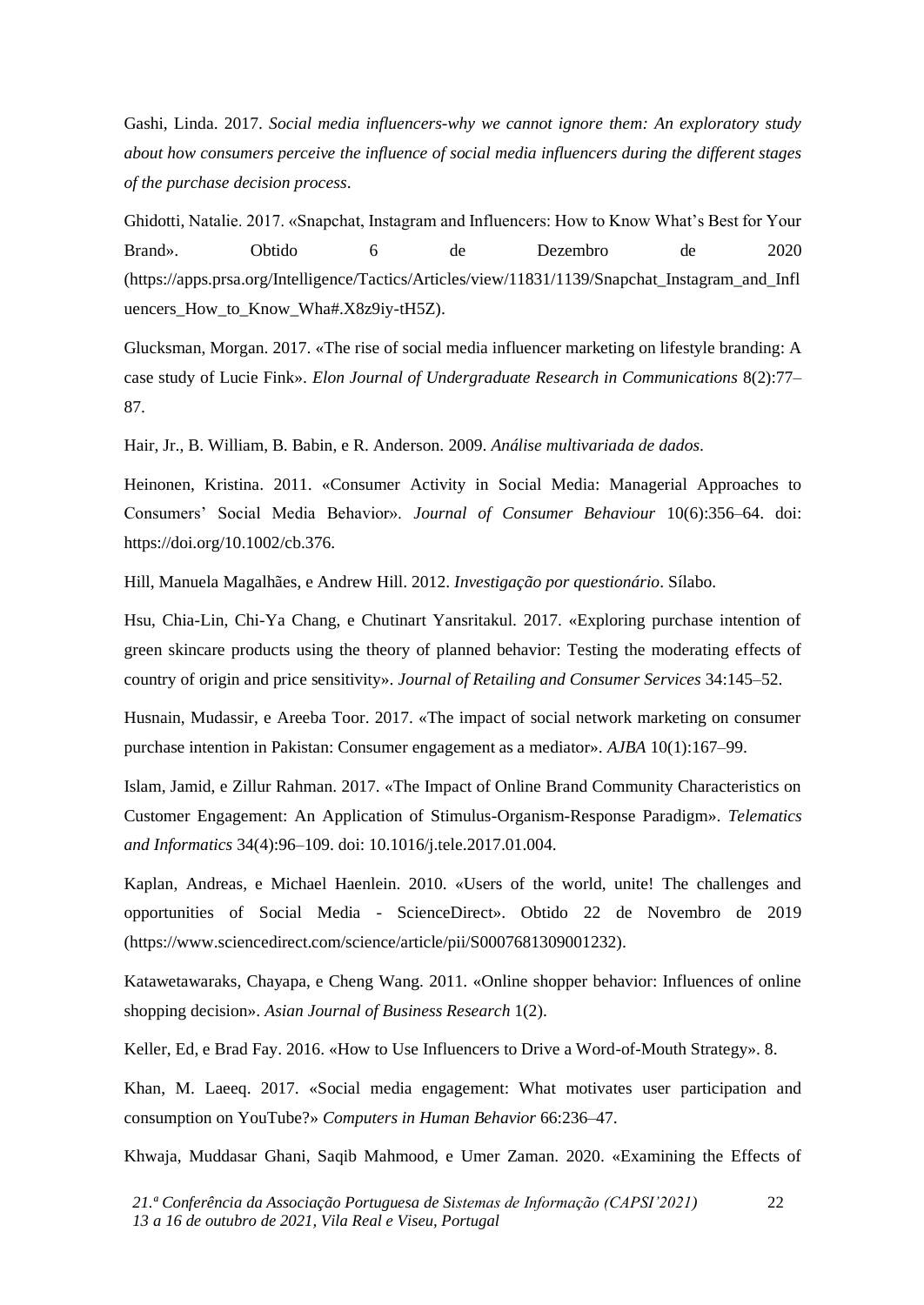EWOM, Trust Inclination, and Information Adoption on Purchase Intentions in an Accelerated Digital Marketing Context». *Information* 11(10):478. doi: 10.3390/info11100478.

Kim, Rae Yule. 2020. «The Impact of COVID-19 on Consumers: Preparing for Digital Sales». *IEEE Engineering Management Review* 48(3):212–18. doi: 10.1109/EMR.2020.2990115.

Lampeitl, Andreas, e Paulina Åberg. 2017. «The Role of Influencers in Generating Customer-Based Brand Equity & Brand-Promoting User-Generated Content».

Lendrevie, Jacques, Julien Lévy, Pedro Dionísio, e Joaquim Vicente Rodrigues. 2015. *Mercator da Língua Portuguesa*.

Lopez, Angela. 2017. «The Rise of Social Influencers: A New Age of Digital Marketing». *Influence.Co*. Obtido 6 de Dezembro de 2020 (http://blog.influence.co/rise-of-social-influencers/).

Malhotra, Naresh K., e David F. Birks. 2007. *Marketing Research: An Applied Approach*. 3. edition. Harlow, England London New York Boston San Francisco Toronto Sydney Singapore Hong Kong Tokyo Seoul Taipei, New Delhi Cape Town Madrid Mexico City Amsterdam Munich Paris Milan: Financial Times Prentice Hall.

Marôco, João. 2018. *Análise Estatística com o SPSS Statistics.: 7<sup>a</sup> edição*. ReportNumber, Lda.

Maroco, João, e Teresa Garcia-Marques. 2006. «Qual a fiabilidade do alfa de Cronbach? Questões antigas e soluções modernas?» *Laboratório de psicologia* 4(1):65–90.

Marques, Vasco. 2020. *Redes Sociais 360*.

Morais, Ana Maria, e Isabel Pestana Neves. 2007. «Fazer investigação usando uma abordagem metodológica mista». *Revista Portuguesa de Educação* 20(2):75–104.

Nazir, Salsabeel, e Zia Haq. 2017. «E-Commerce Perception and Adoption-A Study of Tour and Travel Operators of J&K State».

Nuru, Mohammed. 2020. *Comprehensive Systemic eCommerce Framework: Solution for the COVID-19 Pandemic Impacts on Small Business Communities*.

Osborne, Jason. 2014. «Best Practices in Exploratory Factor Analysis».

Pestana, M. H., e J. G. Gageiro. 2003. «Análise factorial». *Análise de dados para Ciências Sociais: a complementaridade do SPSS. Lisboa: Edições Sílabo* 31–45.

Porto Editora. 2003. «influência in Dicionário infopédia da Língua Portuguesa». Obtido 8 de Dezembro de 2020 (https://www.infopedia.pt/dicionarios/lingua-portuguesa/influ%C3%AAncia).

Quivy, Raymond, e Luc Campenhoudt. 1992. «Manual de investigação em ciências sociais».

Segarra-Saavedra, Jesús, e Tatiana Hidalgo-Marí. 2018. «Influencers, moda femenina e Instagram: